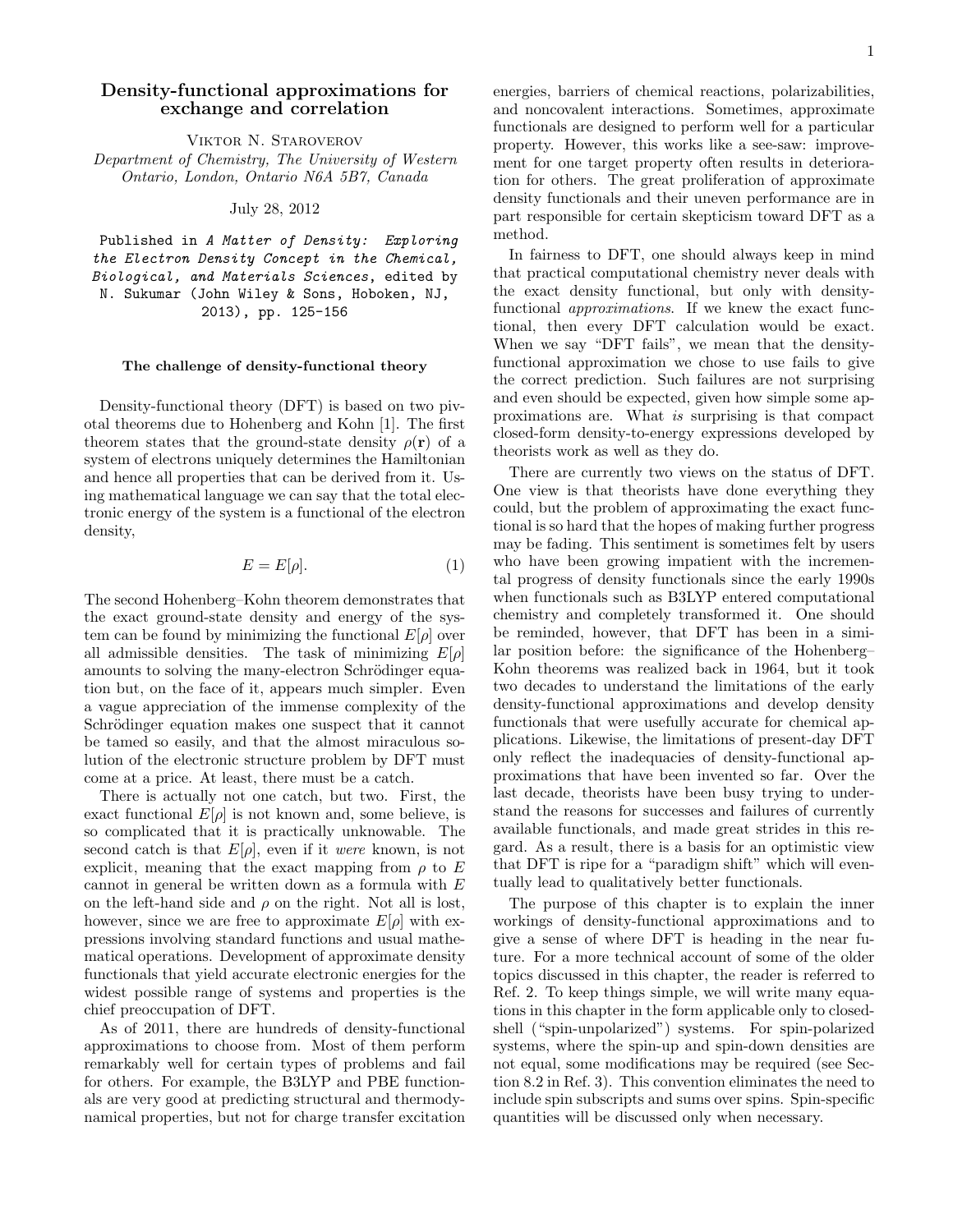#### Exchange and correlation functionals

The starting point for approximating the electronic energy functional is to think of  $E[\rho]$  as a sum of several terms. The idea is to identify those terms that are known exactly, define others in some convenient way, and then focus on the only unknown term that remains. This is precisely what Kohn and Sham [1] did by writing the total energy functional as

$$
E[\rho] = T_s[\rho] + V[\rho] + U[\rho] + E_{\rm xc}[\rho].
$$
 (2)

In this equation,

$$
T_s[\rho] = -\frac{1}{2} \sum_{k}^{\text{occ.}} \int \phi_k^*(\mathbf{r}) \nabla^2 \phi_k(\mathbf{r}) d\mathbf{r}
$$
 (3)

is the kinetic energy of a hypothetical system of noninteracting electrons whose total ground-state density is exactly equal to  $\rho(\mathbf{r})$ , and  $\phi_k(\mathbf{r})$  are the so-called Kohn– Sham orbitals occupied by these electrons, such that

$$
\rho(\mathbf{r}) = \sum_{k}^{\text{occ.}} |\phi_k(\mathbf{r})|^2.
$$
 (4)

The symbol  $\sum_{k}^{\text{occ.}}$  means that each term in the sum must be included as many times as there are electrons occupying the orbital  $\phi_k$  (one, two, or zero). The functional

$$
V[\rho] = \int \rho(\mathbf{r}) v(\mathbf{r}) \, d\mathbf{r}
$$
 (5)

is the electrostatic energy of the electron density interacting with the external potential  $v(\mathbf{r})$ , whereas

$$
U[\rho] = \frac{1}{2} \int d\mathbf{r}_1 \int d\mathbf{r}_2 \, \frac{\rho(\mathbf{r}_1)\rho(\mathbf{r}_2)}{|\mathbf{r}_1 - \mathbf{r}_2|} \tag{6}
$$

is the electrostatic energy of  $\rho(\mathbf{r})$  interacting with itself. The last term,  $E_{\text{xc}}[\rho]$ , incorporates everything else and is called the exchange-correlation energy. It is the only term that is unknown. In a way, the Kohn–Sham method packs all the complexity of the total energy functional into the exchange-correlation functional. But this is a clever reshuffle because approximating a part  $(E_{\text{xc}})$  is safer than directly approximating the whole  $(E)$ .

The first step in tackling the exchange-correlation functional involves the same trick as for  $E[\rho]$ : we divide  $E_{\rm xc}[\rho]$  into two parts, one large and one small, in such a way that the large part can be defined and computed exactly. These two parts are called, respectively, exchange and correlation functionals:

$$
E_{\rm xc}[\rho] = E_{\rm x}[\rho] + E_{\rm c}[\rho].\tag{7}
$$

For closed-shell systems, where each Kohn–Sham orbital is doubly occupied, the exchange part is defined exactly by the expression

$$
E_{\mathbf{x}}^{\text{exact}}[\rho] = -\sum_{k,l=1}^{N/2} \int d\mathbf{r}_1 \int d\mathbf{r}_2 \, \frac{\phi_k(\mathbf{r}_1)\phi_k^*(\mathbf{r}_2)\phi_l^*(\mathbf{r}_1)\phi_l(\mathbf{r}_2)}{|\mathbf{r}_1 - \mathbf{r}_2|}.
$$
\n(8)

This definition is borrowed from the closed-shell Hartree– Fock theory, where an equation identical to Eq. (8) represents the Hartree–Fock exchange energy (see Section 2.3.5 in Ref. 4). The functional  $E_{\rm x}^{\rm exact}[\rho]$  is an *implicit* functional of the density: it depends on  $\rho$  through the Kohn–Sham orbitals which are related to  $\rho$  by Eq. (4).

In atoms and molecules near their equilibrium geometries, the correlation energy  $E_c$  is roughly an order of magnitude smaller than the exchange energy  $E_x$ . We seem to be making progress: instead of approximating the total energy we now need to approximate only a relatively small part,  $E_c$ . Yet anyone who has ever run DFT calculations knows that the exchange energy is usually approximated. This brings up the question: Why would one want to use an approximate functional for exchange when an exact formula is readily available? The short answer is that the pairing of  $E_{\rm x}^{\rm exact}$  with standard correlation functionals gives poor accuracy in calculations of most properties of interest. In order to understand how this comes about and why theorists work so hard to approximate something that is already known, we need to invoke the concept of exchange and correlation holes.

As explained in Section 1.3.5 of Ref. 5, the exchangecorrelation energy can be written exactly as

$$
E_{\rm xc}[\rho] = \frac{1}{2} \int d\mathbf{r}_1 \,\rho(\mathbf{r}_1) \int d\mathbf{r}_2 \, \frac{\rho_{\rm xc}(\mathbf{r}_1, \mathbf{r}_2)}{|\mathbf{r}_1 - \mathbf{r}_2|},\qquad(9)
$$

where  $\rho_{\rm xc}({\bf r}_1,{\bf r}_2)$  is a function called the (couplingconstant-averaged) exchange-correlation hole density. Equation (9) is physically revealing: it suggests that we think of the exchange-correlation energy as Coulombic interaction between an electron at  $r_1$  and the surrounding exchange-correlation hole charge  $\rho_{\rm xc}({\bf r}_1,{\bf r}_2)$ . Note that hole charge at  $r_2$  is not static but depends on the current position of the electron  $r_1$ —as if the hole were riding along with the electron.

The exchange-correlation hole may be subdivided into exchange and correlation holes,

$$
\rho_{\rm xc}(\mathbf{r}_1, \mathbf{r}_2) = \rho_{\rm x}(\mathbf{r}_1, \mathbf{r}_2) + \rho_{\rm c}(\mathbf{r}_1, \mathbf{r}_2),\tag{10}
$$

so we can write for the exchange functional

$$
E_{\mathbf{x}}[\rho] = \frac{1}{2} \int d\mathbf{r}_1 \,\rho(\mathbf{r}_1) \int d\mathbf{r}_2 \, \frac{\rho_{\mathbf{x}}(\mathbf{r}_1, \mathbf{r}_2)}{|\mathbf{r}_1 - \mathbf{r}_2|}.\tag{11}
$$

The analogous expression for the correlation functional is

$$
E_{\rm c}[\rho] = \frac{1}{2} \int d\mathbf{r}_1 \,\rho(\mathbf{r}_1) \int d\mathbf{r}_2 \, \frac{\rho_{\rm c}(\mathbf{r}_1, \mathbf{r}_2)}{|\mathbf{r}_1 - \mathbf{r}_2|}.\tag{12}
$$

By comparing Eq.  $(11)$  with Eq.  $(8)$  we see that the exact exchange hole for a closed-shell system is

$$
\rho_{\mathbf{x}}^{\text{exact}}(\mathbf{r}_1, \mathbf{r}_2) = -\frac{2}{\rho(\mathbf{r}_1)} \sum_{k,l=1}^{N/2} \phi_k(\mathbf{r}_1) \phi_k^*(\mathbf{r}_2) \phi_l^*(\mathbf{r}_1) \phi_l(\mathbf{r}_2),
$$
\n(13)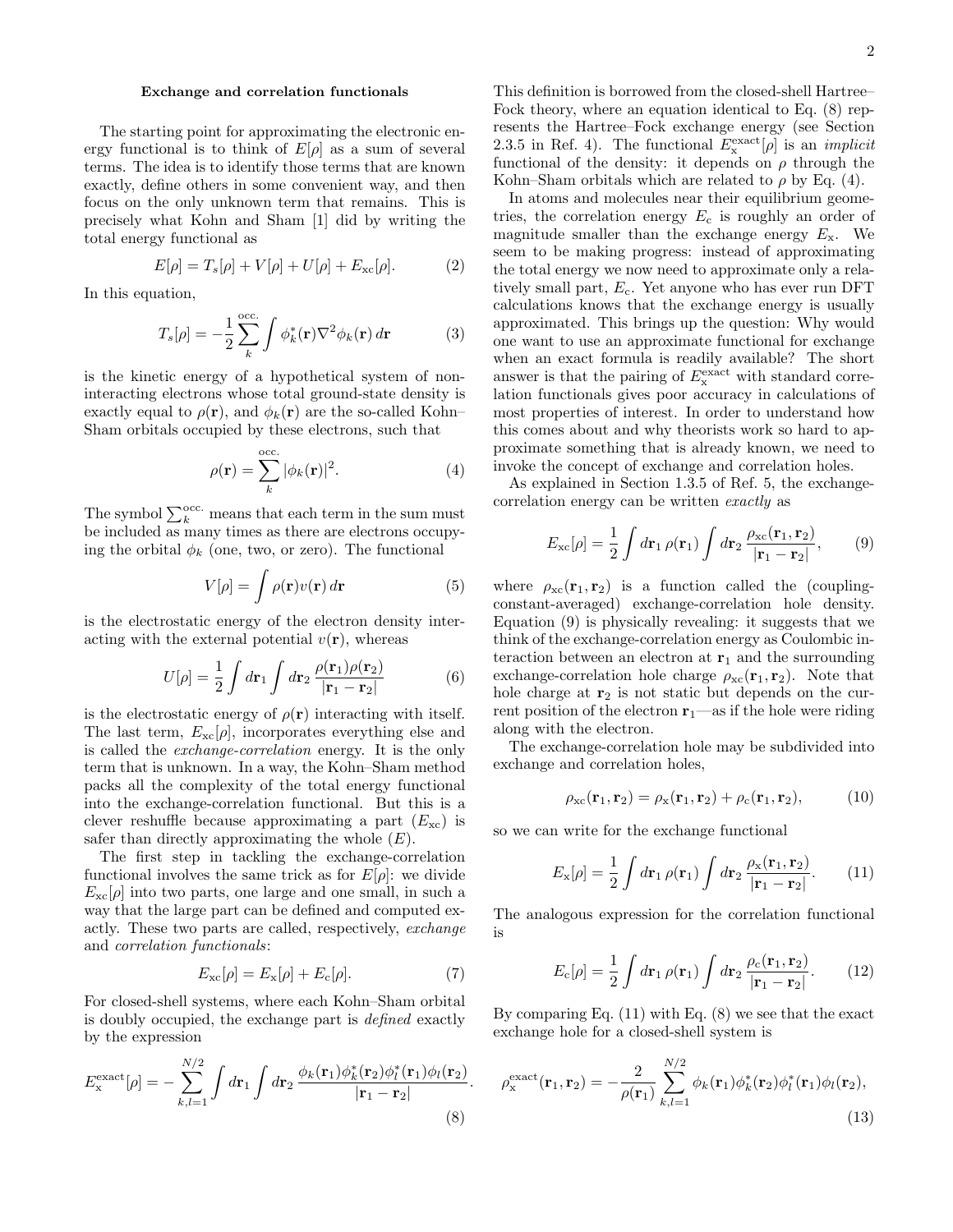where  $\phi_k$  are the occupied Kohn-Sham orbitals. The exact correlation hole is, of course, not known.

It turns out [6] that the exact exchange hole in a molecule is delocalized, meaning that for a given position of the reference electron  $\mathbf{r}_1$ , the plot of  $\rho_{\mathbf{x}}(\mathbf{r}_1, \mathbf{r}_2)$ as a function of  $r_2$  has deep minima at other nuclei, no matter how remote. By contrast, the *total* exchangecorrelation hole,  $\rho_{\rm xc}({\bf r}_1,{\bf r}_2)$ , is typically localized around the reference electron. This implies that the exact correlation hole,  $\rho_c(\mathbf{r}_1, \mathbf{r}_2)$ , must also be highly delocalized in order to cancel out the nonlocality of the exact exchange hole. Thus, if we want to combine the exact exchange functional with a density-functional approximation for correlation, we need to devise a very sophisticated, highly nonlocal functional.

For a long time, all attempts to marry the exactexchange expression with an approximate correlation functional were defeated, although recently there has been some progress which we will discuss toward the end of the chapter. A simpler, pragmatic alternative is to abandon the exact exchange functional and use instead an approximation that is based on a localized hole and so is compatible with an approximate correlation functional. Of course, by giving up exact exchange in favor of approximations, one introduces an error into  $E_{\rm x}[\rho]$ . Fortunately, this error tends to be canceled out by a similar opposite-sign error in the approximation for  $E_c[\rho]$ . This built-in cancellation of errors has proved to be a very fruitful idea and it was the principal reason for the tremendous success of exchange-correlation functionals developed in the 1980s and 1990s.

# Ingredients and techniques for constructing density functional approximations

Development of density-functional approximations is a bold enterprise with relatively few strict guidelines. This means that one can be creative and try different routes. In fact, it is the absence of any mechanical prescriptions for systematic improvement of approximate functionals that makes DFT such an interesting subject.

The central objective of Kohn–Sham DFT is to come up with accurate approximations to the exact exchangecorrelation functional. These approximations are usually cast in the form of integral expressions of the type

$$
E_{\rm xc}[\rho] = \int e_{\rm xc}(\rho,\ldots) \, d\mathbf{r},\tag{14}
$$

where  $e_{\rm xc}$  is some function of  $\rho({\bf r})$  and other densitydependent ingredients. Since the dimension of this quantity is  $\frac{\text{energy}}{\text{volume}}$ ,  $e_{\text{xc}}$  is called the exchange-correlation energy density.

The most common ingredients of  $e_{\rm xc}$  are: the modulus of the gradient of the density

$$
g = |\nabla \rho|,\tag{15}
$$

the Laplacian of the density

$$
l = \nabla^2 \rho,\tag{16}
$$

the Kohn–Sham (non-interacting) kinetic energy density

$$
\tau = \frac{1}{2} \sum_{k}^{\text{occ.}} |\nabla \phi_k|^2,\tag{17}
$$

the (closed-shell) exact-exchange energy density

$$
e_{\mathbf{x}}^{\text{exact}}(\mathbf{r}_1) = -\sum_{k,l=1}^{N/2} \int \frac{\phi_k(\mathbf{r}_1)\phi_k^*(\mathbf{r}_2)\phi_l^*(\mathbf{r}_1)\phi_l(\mathbf{r}_2)}{|\mathbf{r}_1 - \mathbf{r}_2|} d\mathbf{r}_2,
$$
\n(18)

which is just the inner integral of Eq. (8), and the paramagnetic current density, defined in atomic units by

$$
\mathbf{j} = \frac{1}{2i} \sum_{k}^{\text{occ.}} (\phi_k^* \nabla \phi_k - \phi_k \nabla \phi_k^*).
$$
 (19)

Observe that in the last equation, the expression in parentheses is purely imaginary, so that j itself is always real. Obviously, if the Kohn–Sham orbitals are real, the current density is zero.

Both g and l depend on  $\rho$  explicitly, whereas  $\tau$ ,  $e_{\mathbf{x}}^{\text{exact}}$ , and j cannot be written entirely in terms of  $\rho$ , although they are uniquely determined by it. Accordingly, densityfunctional approximations of the type

$$
E_{\rm xc}[\rho] = \int e_{\rm xc}(\rho, g, l) d\mathbf{r}
$$
 (20)

are called explicit, whereas functionals of the type

$$
E_{\rm xc}[\rho] = \int e_{\rm xc}(\rho, g, \tau, e_{\rm x}^{\rm exact}, \ldots) d\mathbf{r}
$$
 (21)

are called implicit. Orbital-dependent functionals [7] are the most practically important type of implicit density functionals.

The ingredients  $g, l, \tau$ , and j are called *semilocal* because they depend on the value of  $\rho$  or  $\phi_k$  at **r** and/or in an infinitesimal neighborhood of r. The exact-exchange energy density  $e_{\mathbf{x}}^{\text{exact}}$  is different in this respect because it depends on values of all  $\phi_k$  everywhere, as reflected in the integration over  $r_2$ . Such ingredients are said to be nonlocal. Semilocal density-functional approximations are those that involve one or more semilocal ingredients.

A significant portion of the vocabulary of modern DFT was developed by John Perdew in reference to a systematic approach called Jacob's ladder of densityfunctional approximations [8]. In this classification, density-functional approximations that are constructed using the electron density  $\rho$  and no other ingredients represent rung 1 of the ladder and are termed local density approximations (LDA),

$$
E_{\rm xc}^{\rm LDA}[\rho] = \int e_{\rm xc}(\rho) \, d\mathbf{r}.\tag{22}
$$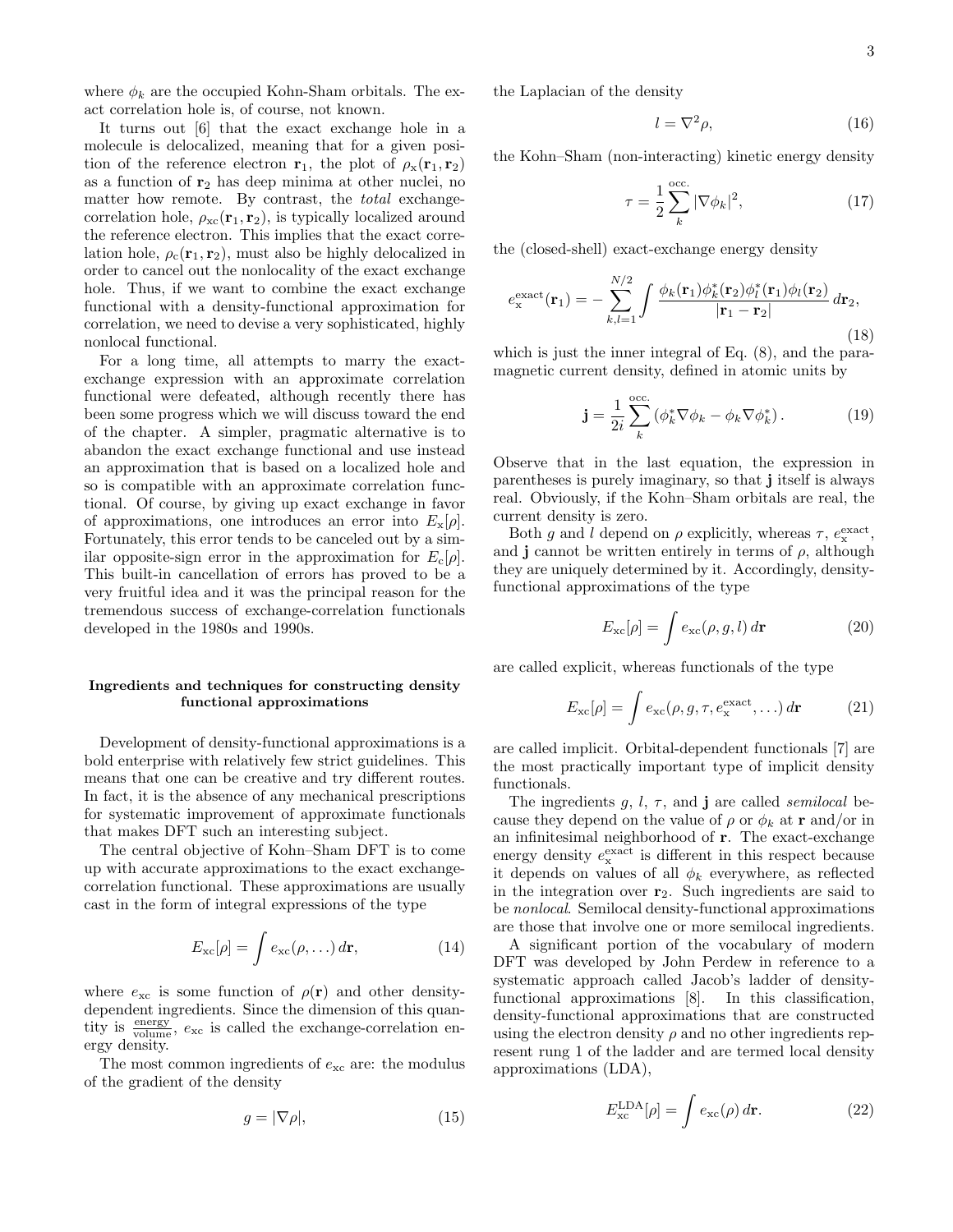Approximations where  $e_{\rm xc}$  depends on  $\rho$  and  $g$  represent rung 2 and are called generalized-gradient approximations (GGA),

$$
E_{\rm xc}^{\rm GGA}[\rho] = \int e_{\rm xc}(\rho, g) \, d\mathbf{r}.
$$
 (23)

Rung 3 approximations depend, in addition to  $\rho$  and  $g$ , on l and/or  $\tau$ , and are called meta-GGAs (MGGA),

$$
E_{\rm xc}^{\rm MGGA}[\rho] = \int e_{\rm xc}(\rho, g, l, \tau) d\mathbf{r}.
$$
 (24)

The functionals of rung 4 involve dependence on a nonlocal ingredient, the exact-exchange energy density, and are termed hyper-GGAs (HGGA),

$$
E_{\rm xc}^{\rm HGGA}[\rho] = \int e_{\rm xc}(\rho, g, l, \tau, e_{\rm x}^{\rm exact}) d\mathbf{r}.
$$
 (25)

Approximations of rungs 1 through 4 involve only occupied Kohn–Sham orbitals. There is also a fifth rung where one finds approximations that involve occupied and virtual Kohn–Sham orbitals.

The historical development of density-functional approximations for exchange-correlation may be regarded as the process of climbing Jacob's ladder or as a story of passing the following milestones:

- 1. Analysis of exactly solvable models and introduction of various local density approximations.
- 2. Development of GGAs and meta-GGAs by bringing into play semilocal ingredients and by grafting selected properties of the exact functional.
- 3. Introduction of exact exchange into semilocal functionals (hybrid DFT).
- 4. Empirical construction (fitting).
- 5. Development of nonlocal correlation functionals compatible with exact exchange.

Most density functionals that are currently in use fall into groups 1 through 4, while functionals of group 5 are still at experimental stage. The rest of this chapter offers a close look at various strategies of devising density-functional approximations.

## Nonempirical derivation and local density models

In an ideal world, we might be able to derive the exact exchange-correlation functional from first principles. In reality, we have to settle for less. One possible strategy is to obtain the exact functional for a solvable model system and hope that the same expression will work well in general. To illustrate this approach, let us consider a trivial example of one electron in an external potential  $v(\mathbf{r})$ . The Schrödinger equation for this system is identical with the Kohn–Sham equation,

$$
\left[-\frac{1}{2}\nabla^2 + v(\mathbf{r})\right]\phi(\mathbf{r}) = E\phi(\mathbf{r}),\tag{26}
$$

where  $\phi(\mathbf{r})$  is the exact wavefunction and simultaneously the exact Kohn–Sham orbital. Suppose that  $\phi(\mathbf{r})$  is normalized and real. (If  $\phi$  is complex, it can always be made real as explained in Section 2.2 of Ref. 9.) Since there is only one electron in this system, the density is just  $\rho = \phi^2$ , so  $\phi = \rho^{1/2}$ . Let us multiply Eq. (26) from the left by  $\phi(\mathbf{r})$ , integrate over **r**, and write the result as

$$
E[\rho] = -\frac{1}{2} \int \rho^{1/2}(\mathbf{r}) \nabla^2 \rho^{1/2}(\mathbf{r}) d\mathbf{r} + \int \rho(\mathbf{r}) v(\mathbf{r}) d\mathbf{r}.
$$
 (27)

This is clearly an explicit density functional, and it is exact for any one-electron system. One should not be surprised, however, that this functional gives dismal results for many-electron systems.

Although Eq. (27) is useless for practical purposes, it tells us something about the true functional. First, for any one-electron system with a constant external potential, the true  $E[\rho]$  should reduce to Eq. (27). Second, the fact that Eq. (27) is exact for some systems but not for others suggests that the true  $E[\rho]$  and hence  $E_{\rm xc}[\rho]$ cannot be written as a single analytic expression valid for all electron numbers. When a second electron is added to the system, the true  $E[\rho]$  must switch discontinuously from Eq. (27) to something else. Such sudden switching is not a property of analytic functionals.

Another model system which gives rise to a more useful nonempirical functional is a uniform electron gas, also called the jellium model. The uniform electron gas is a system of many interacting electrons moving in the field of a uniform positive background charge of the same density as the averaged electron density. The latter requirement ensures overall electric neutrality. The total volume of this system is assumed to be large but finite, so that Kohn–Sham orbitals can be normalized. For a uniform electron gas,  $\rho(\mathbf{r}) = \text{const.}$ 

One can show (see, for instance, Section 6.1 in Ref. 3) that for a clot of spin-unpolarized uniform electron gas of volume  $V$  the exchange energy is given *exactly* by the expression

$$
E_{\mathbf{x}}^{\text{LDA}}[\rho] = -C_{\mathbf{x}} \int \rho^{4/3}(\mathbf{r}) d\mathbf{r},\qquad(28)
$$

where  $C_x = (3/4)(3/\pi)^{1/3} \approx 0.73856$  and the integration is over  $V$ . The exact correlation functional for a uniform electron gas is not known (except in the high- and lowdensity limits), but the correlation energy of this system has been studied numerically and parametrized in the form of analytic functionals such as [10]

$$
E_c^{\text{LDA}}[\rho] = -A \int \rho (1 + \alpha_1 r_s)
$$
  
 
$$
\times \ln \left[ 1 + \frac{1}{A(\beta_1 r_s^{1/2} + \beta_2 r_s + \beta_3 r_s^{3/2} + \beta_4 r_s^2)} \right] d\mathbf{r}, \quad (29)
$$

where  $r_s = (3/4\pi\rho)^{1/3}$  and  $A$ ,  $\alpha_1$ ,  $\beta_1$ ,  $\beta_2$ ,  $\beta_3$ , and  $\beta_4$  are fixed parameters.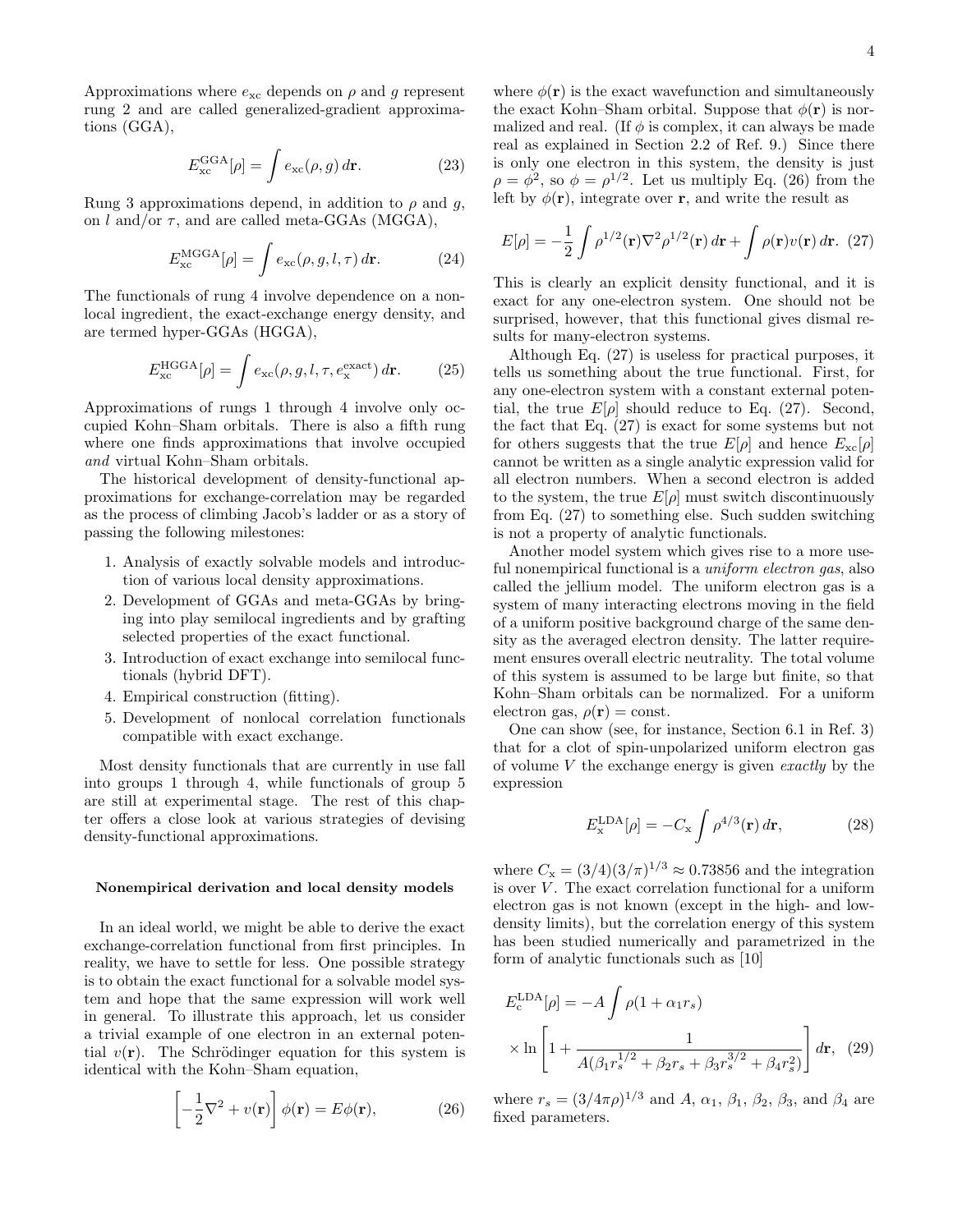In real atoms and molecules, the electron density is far from uniform (it is approximately piecewise exponential), so Eqs. (28) and (29) are no longer exact. Despite this, the sum of Eqs. (28) and (29) gives a reasonably accurate approximation to the true exchange-correlation energy. The LDA predicts fairly accurate bond lengths and lattice constants, but severely overestimates atomization energies of molecules and solids. For comparison, the Hartree–Fock method, which is computationally more expensive than the LDA, predicts bond lengths much less accurately than LDA and underestimates atomization energies with a mean absolute error which is twice as large as the overbinding error of LDA. This is remarkable: a basic DFT method outperforms a basic wavefunction method. Good as LDA is, it is still not good enough for most chemical applications. As we shall see in the following section, attempts to derive exact density functionals for nonuniform densities by formal densitygradient expansions do not yield better general-purpose approximations. This compels one to seek different, less formulaic procedures for going beyond LDA.

One way to improve the LDA is to relax the requirement that this functional be exact for a uniform electron gas and instead demand better performance for chemically relevant systems. For the exchange component, this can be achieved by treating the constant  $C_x$  in Eq. (28) as an empirical parameter—the technique is known as Slater's  $X\alpha$  method [11]. For correlation, one can start with some LDA expression and reparametrize it by fitting to the exact correlation energies of a few atoms. This strategy is represented by the Brual–Rothstein functional [12]. The gains in accuracy made in this manner, however, are modest.

A third method for deriving density functionals is to start with a model for the coupling-constant-averaged exchange-correlation hole,  $\rho_{\rm xc}({\bf r}_1,{\bf r}_2)$ . Once the hole is specified, we insert it into Eq.  $(9)$  and integrate over  $r_2$  to obtain a density functional. For a density functional that is not explicitly derived from an exchange-correlation hole, one assumes that there is a model hole underlying it. The implied hole may be hard or even impossible to recover from a given  $E_{\rm x}[\rho]$  or  $E_{\rm c}[\rho]$ , but it strongly influences the performance of the functional. Unfortunately, approximation of exchange-correlation hole densities is as difficult as direct approximation of functionals themselves, so this method does not by itself lead to more accurate results.

# Semilocal functionals beyond the local density approximation

The most natural way to account for the nonuniformity of electron density in atoms and molecules is to construct an approximate functional in terms of  $\rho$  and its gradient  $\nabla \rho$  or, rather, the gradient norm  $|\nabla \rho|$ . Because densityfunctional approximations must satisfy certain dimensionality requirements, it is convenient to make the en-

ergy density  $e_{\rm xc}$  depend on  $|\nabla \rho|$  through the so-called reduced density gradient,

$$
s = \frac{|\nabla \rho|}{\rho^{4/3}}.\tag{30}
$$

The reduced gradient  $s$  is a dimensionless quantity since the dimensions of  $\rho$  and  $|\nabla \rho|$  are length<sup>-3</sup> and length<sup>-4</sup>, respectively. Now one can attempt to improve upon the LDA by devising a functional of the form

$$
E_{\rm xc}[\rho] = \int e_{\rm xc}^{\rm LDA}(\rho) \left[ 1 + \mu(\rho) s^2 + \ldots \right] d\mathbf{r},\qquad(31)
$$

where  $\mu(\rho)$  is a function of the density which reduces to a constant for the exchange component. Approximations of this type are called density-gradient expansions. The coefficients of the lowest powers of  $s$  in Eq. (31) can be rigorously derived for two extreme cases: the slowly varying density limit and the high-density limit [5]. Since the leading gradient correction terms are nonempirical, one might assume that Eq. (31) cannot be worse than the LDA. But DFT often confounds expectations. It turns out that truncated density-gradient expansions are less accurate than the LDA for atoms and molecules. In particular, addition of the  $\mu(\rho)s^2$  term to the LDA energy density makes total correlation energies positive [5], which is an unphysical result.

The failure of truncated density-gradient expansions for  $E_{\text{xc}}[\rho]$  was analyzed and explained by Perdew and coworkers [5]. They showed that the exchangecorrelation hole underlying the second-order gradient expansion exhibits spurious undamped oscillations as  $|\mathbf{r}_1 - \mathbf{r}_2| \to \infty$  and so violates two important conditions, namely, the negativity constraint for the exchange hole charge,

$$
\rho_{\mathbf{x}}(\mathbf{r}_1, \mathbf{r}_2) < 0,\tag{32}
$$

and the requirement that the exchange-correlation hole charge be normalized to  $-1$  for every reference point  $\mathbf{r}_1$ ,

$$
\int \rho_{\rm xc}(\mathbf{r}_1, \mathbf{r}_2) d\mathbf{r}_2 = -1.
$$
 (33)

The incorrect behavior of the function  $\rho_{\mathbf{x}}(\mathbf{r}_1, \mathbf{r}_2)$  associated with second-order truncated density-gradient expansions translates via Eq. (9) into large errors in energy for real atoms and molecules.

Another problem with truncated density-gradient expansions is that the corresponding exchange potential,  $v_{\rm x}({\bf r}) = \delta E_{\rm x}[\rho]/\delta \rho({\bf r}),$  has a pathological divergence in the exponential density tails found in all atomic and molecular charge distributions. This divergence is caused by the density-gradient correction term which is proportional to  $\rho^{1/3}s^2$  and so diverges asymptotically for an exponential density. To see this, we substitute  $\rho(r) = e^{-br}$ into Eq. (30) and obtain

$$
s = \frac{|\nabla \rho|}{\rho^{4/3}} = \frac{|\partial \rho/\partial r|}{\rho^{4/3}} = \frac{be^{-br}}{e^{-4br/3}} = be^{br/3}.
$$
 (34)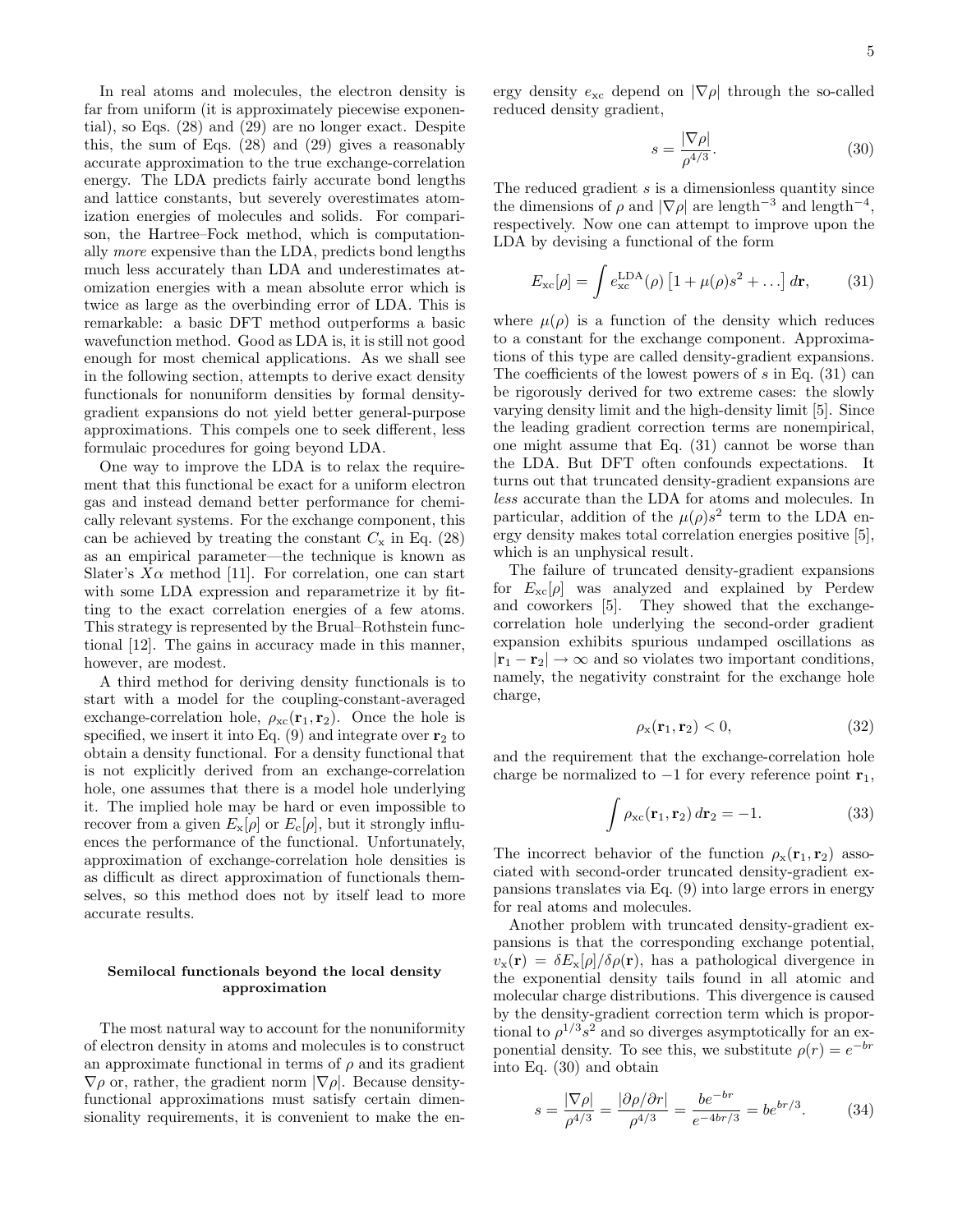This shows that  $\rho^{1/3} s^2 \sim e^{br/3} \to \infty$  as  $r \to \infty$ .

In order to remedy the unphysical behavior of the exchange hole and exchange potential associated with density-gradient expansions, Perdew, Becke, and others proposed to replace the truncated series in square brackets in Eq. (31) with a damping function  $F_{\rm xc}(\rho,s)$ , such that it remains finite as  $r \to \infty$ . This leads to densityfunctional approximations of the form

$$
E_{\rm xc}[\rho] = \int e_{\rm xc}^{\rm LDA}(\rho) F_{\rm xc}(\rho, s) \, d\mathbf{r},\tag{35}
$$

which are called generalized gradient approximations (GGAs). The analytic form of the function  $F_{\text{xc}}$  varies from case to case. For example, Becke's 1986 exchange functional [13] and the Perdew–Burke–Ernzerhof (PBE) GGA [14] employ damping functions of the form

$$
F_{\rm x}^{\rm PBE}(s) = 1 + \frac{as^2}{1 + bs^2},\tag{36}
$$

whereas Becke's 1988 exchange functional (B88) uses

$$
F_{\rm x}^{\rm B88}(s) = 1 + \frac{as^2}{1 + bs \ln(s + \sqrt{1 + s^2})},\qquad(37)
$$

In both cases,  $a$  and  $b$  are functional-specific constants that are either determined from known exact properties of  $E_{\rm x}[\rho]$  or are fitted to experimental data. Generalized gradient approximations for the correlation energy have a more complicated form but also use damping functions to ensure that the correlation energy density has proper behavior in various physically relevant limits.

After generalized gradient approximations were perfected by the late 1980s, they were found to perform not only much better than the LDA, but also quite well relative to medium-level wavefunction methods. The latter fact is especially significant if we recall that GGAs have a much lower computational cost than wavefunction methods. As soon as all that came to light around 1991, many quantum chemists who had been previously skeptical about DFT finally became converts.

#### Constraint satisfaction

Although we do not know the exact exchangecorrelation functional, we do know quite a few of its mathematical properties. Suppose we identify several such properties, adopt them as constraints, and then construct a density-functional approximation that satisfies those constraints. With respect to these mathematical properties, the resulting approximation will mimic the exact functional. We might also expect that the more properties our approximation shares with the exact functional, the more accurate and transferable it will be. This strategy of density-functional design, called constraint satisfaction [15], has produced some of the most successful density-functional approximations available today.

What properties of the exact functional are known? First of all, we know that for any admissible electron density, the exact exchange energy is strictly negative,

$$
E_{\mathbf{x}}[\rho] < 0,\tag{38}
$$

while the exact correlation energy is nonpositive,

$$
E_{\rm c}[\rho] \leqslant 0.\tag{39}
$$

The equality in Eq. (39) holds for all one-electron systems and only for such systems. Lieb and Oxford [16] showed that the exchange-correlation energy in Coulombic systems of electrons is also bounded from below:

$$
E_{\rm x}[\rho] \geqslant E_{\rm xc}[\rho] \geqslant -C \int \rho^{4/3}(\mathbf{r}) d\mathbf{r},\qquad (40)
$$

where  $C = 1.68$ .

For any one-electron density  $\rho_1(\mathbf{r})$ , the exact  $E_x[\rho]$  cancels out the spurious Coulomb self-repulsion energy. This means that for any one-electron density  $\rho_1$ , the exact functionals should satisfy the relations

$$
E_{\rm xc}[\rho_1] = E_{\rm x}[\rho_1] = -U[\rho_1],\tag{41}
$$

where  $U[\rho_1]$  is given by Eq. (6) with  $\rho = \rho_1$ . Notice that when this constraint applies, the Kohn–Sham functional of Eq. (2) correctly reduces to the exact one-electron density functional of Eq. (27).

For uniform electron densities, every exchange densityfunctional approximation should reduce to the known exact expression for a uniform electron gas,

$$
E_{\mathbf{x}}[\rho] = E_{\mathbf{x}}^{\text{LDA}}[\rho] \quad \text{if} \quad \rho(\mathbf{r}) = \text{const}, \tag{42}
$$

where  $E_{\rm x}^{\rm LDA}[\rho]$  is given by Eq. (28).

Mel Levy [17] deduced many properties of the exact exchange and correlation functionals under various coordinate scaling transformations of the density. The most important of these transformations is the uniform scaling of the density, defined by

$$
\rho_{\lambda}(\mathbf{r}) = \lambda^3 \rho(\lambda \mathbf{r}),\tag{43}
$$

where  $\lambda$  is a constant. The name "uniform" refers to the fact that all three Cartesian components of  $\mathbf{r} = (x, y, z)$ are scaled by the same  $\lambda$ . As  $\lambda$  is varied, the density either contracts or becomes more diffuse, but the integral of  $\rho_{\lambda}(\mathbf{r})$  over the entire space remains independent of  $\lambda$ :

$$
\int \rho_{\lambda}(\mathbf{r}) d\mathbf{r} = \int \lambda^{3} \rho(\lambda \mathbf{r}) d\mathbf{r}
$$
  
= 
$$
\int dx \int dy \int dz \lambda^{3} \rho(\lambda x, \lambda y, \lambda z)
$$
  
= 
$$
\int d(\lambda x) \int d(\lambda y) \int d(\lambda z) \rho(\lambda x, \lambda y, \lambda z)
$$
  
= 
$$
\int dx' \int dy' \int dz' \rho(x', y', z') = \int \rho(\mathbf{r}') d\mathbf{r}' = N.
$$
 (44)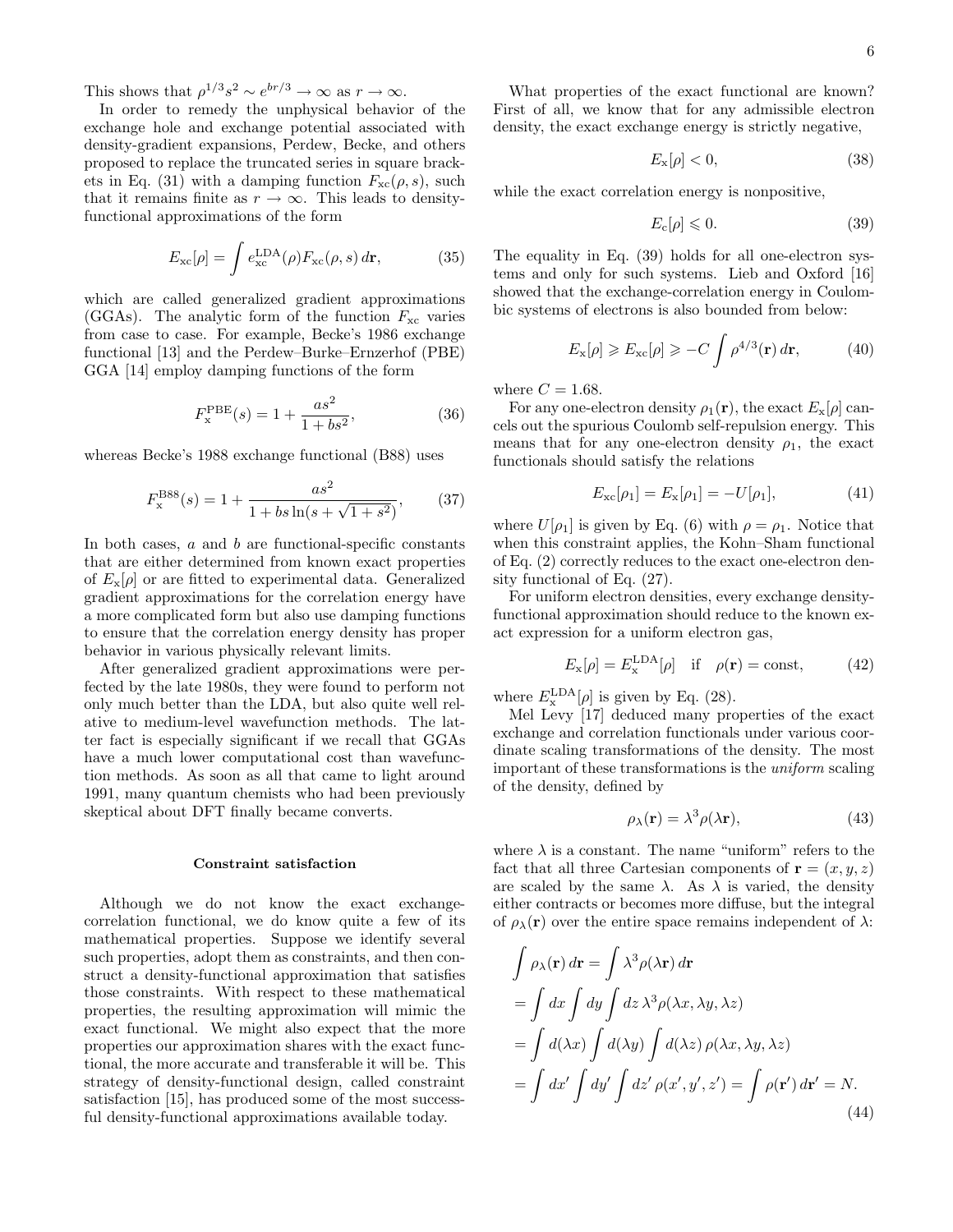The key property of the exact exchange functional is that it obeys the simple scaling law:

$$
E_{\mathbf{x}}[\rho_{\lambda}] = \lambda E_{\mathbf{x}}[\rho]. \tag{45}
$$

The exact correlation functional does not have a simple scaling behavior, but it is known that

$$
\lim_{\lambda \to \infty} E_{\rm c}[\rho_{\lambda}] > -\infty. \tag{46}
$$

It is also known that in a finite many-electron system, the true exchange-correlation potential  $v_{\rm xc}({\bf r})$ , defined as the functional derivative of  $E_{\rm xc}[\rho]$  with respect to  $\rho$ , has the following asymptotic behavior:

$$
v_{\rm xc}(\mathbf{r}) \equiv \frac{\delta E_{\rm xc}[\rho]}{\delta \rho(\mathbf{r})} \xrightarrow[r \to \infty]{} -\frac{1}{r}.
$$
 (47)

The asymptotic behavior of the exchange-correlation energy density is as follows:

$$
e_{\rm xc}(\mathbf{r}) \xrightarrow[r \to \infty]{} -\frac{\rho(r)}{2r}.
$$
 (48)

The list can be continued, but the message is clear: (i) density-functional approximations should reproduce known properties of the exact exchange-correlation functional; (ii) any approximation that violates a known exact constraint should be suspect. To illustrate the method of constraint satisfaction, we will explain how it was used to eliminate one embarrassing artifact of early density-functional approximations.

The hydrogen atom is one of the few systems of chemical interest for which the Schödinger equation can be solved analytically. The exact ground-state density of the H atom is  $\rho(\mathbf{r}) = \frac{1}{\pi} e^{-2r}$  and the corresponding exact total energy is  $E = -\frac{1}{2}$  hartree. The LDA and most GGAs fail to give these results because these functionals incorrectly predict nonzero correlation energies for oneelectron systems, in violation of the constraint

$$
E_{\rm c}[\rho_1] = 0,\t\t(49)
$$

where  $\rho_1$  is a one-electron density. For the same reason, LDA and GGA give nonzero correlation energies for other one-electron systems such as  $H_2^+$ . One notable exception is the Lee-Yang–Parr (LYP) correlation GGA in which the correlation energy density is proportional to the product of spin-up and spin-down densities,  $\rho_{\alpha}\rho_{\beta}$ . As a result, LYP predicts  $E_c = 0$  for any N-electron system where all electrons have parallel spins. That is, LYP happens to be correct for  $N = 1$ , but is wrong for  $N \ge 2$ .

To satisfy the constraint of Eq. (49), Becke devised an indicator function which distinguishes one-electron densities from all others. This function is based on certain properties of the kinetic energy density  $\tau(\mathbf{r})$  and its interplay with other density-functional ingredients. To understand Becke's reasoning, we consider the quantity

$$
\tau_W = \frac{1}{8} \frac{|\nabla \rho|^2}{\rho},\tag{50}
$$

called the Weizsäcker gradient correction to the Thomas– Fermi kinetic energy density. The property of  $\tau_W$  that we need is the following double inequality

$$
0 \leqslant \tau_W \leqslant \tau - \frac{1}{2} \frac{|\mathbf{j}|^2}{\rho},\tag{51}
$$

where  $j$  is the current density defined by Eq.  $(19)$ . The first part of this inequality,  $\tau_W \geq 0$ , is obvious from the definition of  $\tau_W$ . Proof of the second part of Eq. (51) requires some work.

Let us consider first closed-shell systems. For such systems, the gradient of the density is given by

$$
\nabla \rho = \nabla \left( 2 \sum_{k=1}^{N/2} \phi_k^* \phi_k \right) = 2 \sum_{k=1}^{N/2} \left( \phi_k^* \nabla \phi_k + \phi_k \nabla \phi_k^* \right).
$$
\n(52)

Here  $2\sum_{k=1}^{N/2} \phi_k^* \nabla \phi_k$  is a complex-valued vector quantity which we can rewrite as

$$
2\sum_{k=1}^{N/2} \phi_k^* \nabla \phi_k = \sum_{k=1}^{N/2} (\phi_k^* \nabla \phi_k + \phi_k \nabla \phi_k^*)
$$
  
+ 
$$
\sum_{k=1}^{N/2} (\phi_k^* \nabla \phi_k - \phi_k \nabla \phi_k^*)
$$
  
= 
$$
\frac{1}{2} \nabla \rho + i\mathbf{j}, \qquad (53)
$$

where we used Eqs. (52) and (19) (the latter without the factor of  $1/2$  because we are summing over  $N/2$ orbitals). Since  $\frac{1}{2}\nabla\rho$  and **j** are always real, we can think of them, respectively, as the real and imaginary parts of  $2\sum_{k=1}^{N/2}\phi_k \nabla \phi_k$ . Since for  $z = x + iy$  we have  $|z|^2 = [\text{Re}(z)]^2 + [\text{Im}(z)]^2$ , we can write

$$
\begin{aligned} \left| 2 \sum_{k=1}^{N/2} \phi_k^* \nabla \phi_k \right|^2 &= 4 \left| \sum_{k=1}^{N/2} \phi_k^* \nabla \phi_k \right|^2 \\ &= \frac{1}{4} |\nabla \rho|^2 + |\mathbf{j}|^2 = 2\rho \tau_W + |\mathbf{j}|^2. \end{aligned} \tag{54}
$$

But according to the Cauchy–Schwarz inequality,

$$
4\left|\sum_{k=1}^{N/2} \phi_k^* \nabla \phi_k\right|^2 \le 4\left(\sum_{k=1}^{N/2} |\phi_k|^2\right) \left(\sum_{k=1}^{N/2} |\nabla \phi_k|^2\right) = 2\rho\tau.
$$
\n(55)

Comparing Eqs. (54) and (55) we see that  $2\rho\tau_W + |\mathbf{j}|^2 \leq$  $2\rho\tau$  or, equivalently,

$$
\tau_W \leqslant \tau - \frac{1}{2} \frac{|\mathbf{j}|^2}{\rho}.\tag{56}
$$

This concludes the proof of Eq. (51). Note that for real orbitals, where j is identically zero, Eq. (51) reduces to

$$
0 \leqslant \tau_W \leqslant \tau. \tag{57}
$$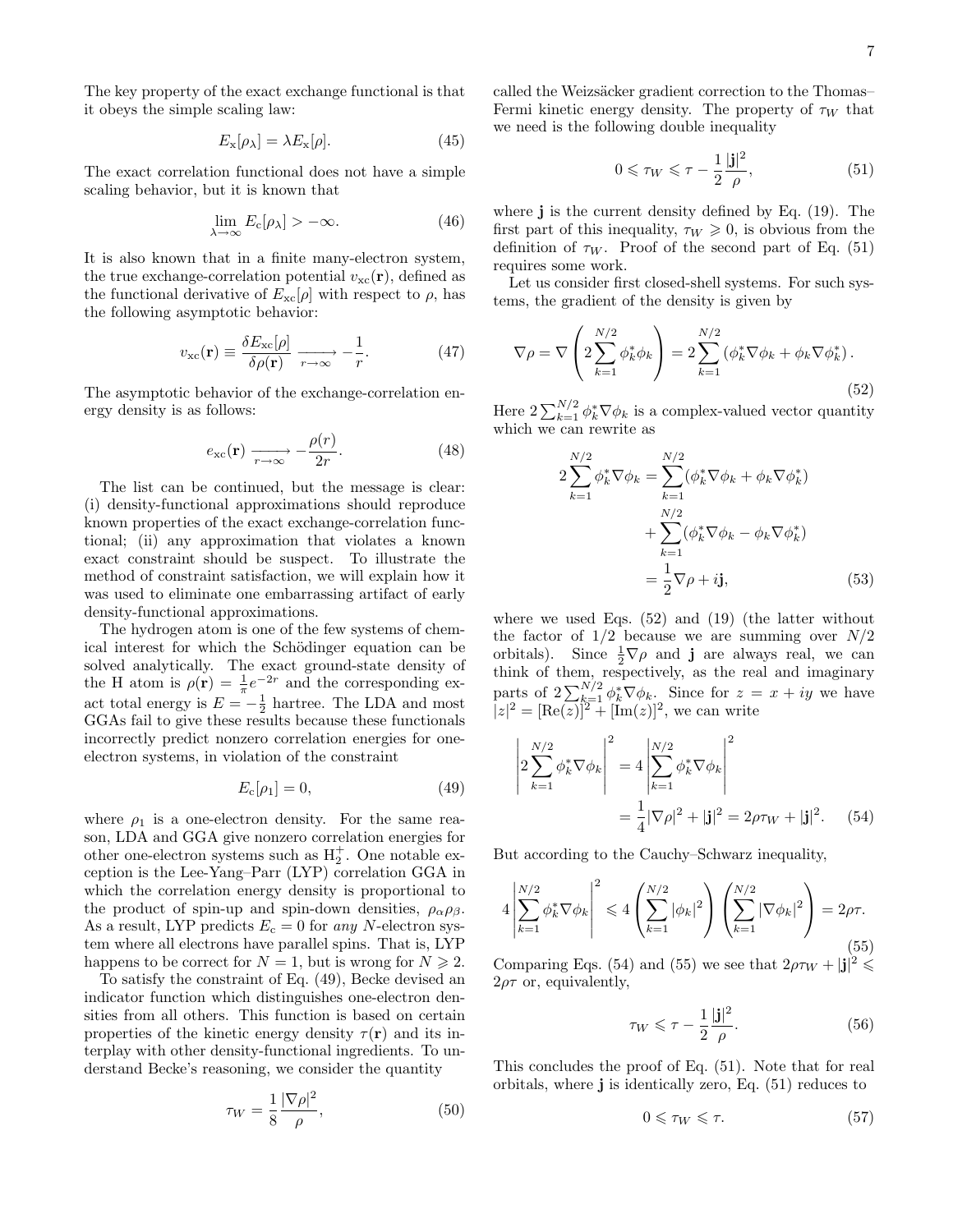The next step is an important observation that the equality in Eq. (55) holds only if the number of occupied Kohn–Sham orbitals is one. In that case,

$$
\tau = \tau_W + \frac{1}{2} \frac{|\mathbf{j}|^2}{\rho} \tag{58}
$$

or simply  $\tau = \tau_W$  if the orbital is real.

For spin-polarized system (when  $\rho_{\alpha} \neq \rho_{\beta}$ ), Eq. (51) branches into two separate inequalities, one for each spin:

$$
0 \leqslant \frac{|\nabla \rho_{\sigma}|^2}{8\rho_{\sigma}} \leqslant \tau_{\sigma} - \frac{1}{2} \frac{|\mathbf{j}_{\sigma}|^2}{\rho_{\sigma}},\tag{59}
$$

where  $\sigma = \alpha$  or  $\beta$ . The quantities  $\rho_{\sigma}$ ,  $\tau_{\sigma}$ , and  $\mathbf{j}_{\sigma}$  are given by equations similar to Eqs.  $(4)$ ,  $(17)$ , and  $(19)$  in which only singly-occupied  $\sigma$ -spin orbitals are included. Again, if only one  $\sigma$ -spin orbital is occupied, the second inequality in Eq. (59) becomes a strict equality,

$$
\tau_{\sigma} = \frac{1}{8} \frac{|\nabla \rho_{\sigma}|^2}{\rho_{\sigma}} + \frac{1}{2} \frac{|\mathbf{j}_{\sigma}|^2}{\rho_{\sigma}}.
$$
 (60)

Following Becke [18, 19], we now introduce the function

$$
\eta_{\sigma} = \frac{1}{\tau_{\sigma}} \left( \tau_{\sigma} - \frac{1}{8} \frac{|\nabla \rho_{\sigma}|^2}{\rho_{\sigma}} - \frac{1}{2} \frac{|\mathbf{j}_{\sigma}|^2}{\rho_{\sigma}} \right). \tag{61}
$$

As explained above,  $\eta_{\sigma}(\mathbf{r})$  vanishes identically for any one-electron system and is strictly positive in systems which contain two or more  $\sigma$ -spin electrons. Consider now the meta-GGA correlation functional

$$
E_{\rm c}[\rho] = \int \left[ e_{\rm c}^{\alpha\beta}(\mathbf{r}) + \sum_{\sigma} e_{\rm c}^{\sigma\sigma}(\mathbf{r}) \eta_{\sigma}(\mathbf{r}) \right] d\mathbf{r}, \qquad (62)
$$

where  $e_c^{\alpha\beta}$  and  $e_c^{\sigma\sigma}$  are some GGA-type expressions for the opposite-spin and parallel-spin correlation energy densities, respectively. Because of the presence of  $\eta_{\sigma}(\mathbf{r})$  in Eq. (62), every functional of this form will correctly yield zero for the  $\sigma\sigma$ -spin correlation energy in any system with a single  $\sigma$ -spin electron, and a nonzero energy in any system with two or more  $\sigma$ -spin electrons. This is now a standard trick for constructing correlation functionals that are free from the one-electron self-interaction error. Density-functional approximations that use it include Bc88 [20], Bc95 [21], B98 [22],  $\tau$ -HCTH [23], TPSS [24], VS98 [25], M06 [26], and others.

Although constraint satisfaction is currently the most rigorous practical method of constructing densityfunctional approximations, it has its limitations. Enforcement of any particular constraint does not by itself guarantee that the resulting functional will be better. This is because by imposing one known constraint we may unwittingly violate other—unknown—constraints which may be more important. In fact, better performance is sometimes achieved when an exact constraint is relaxed. For example, any GGA can and should reduce to the LDA functional of Eq. (28) when  $\rho(\mathbf{r}) = \text{const}$ 

because LDA is the proper functional for a uniform density. Some of the most successful density functionals in chemistry sacrifice this property in favor of better performance for non-uniform densities. In particular, the LYP correlation functional in not exact for a uniform electron gas, yet predicts highly accurate correlation energies for atoms. BLYP, B3LYP, and other exchange-correlation functionals that include LYP also fail to yield correct energies for a uniform electron gas, but this has little effect on their performance in chemical applications.

Another example of beneficial and even intentional constraint violation involves GGA functionals. For a slowly varying density (that is, for  $s \to 0$ ), any exchange GGA should reproduce the known low-order terms in the exact density-gradient expansion:

$$
E_{\rm x}[\rho] = -C_{\rm x} \int \rho^{4/3} (1 + \mu s^2 + \ldots) \, d\mathbf{r}, \qquad (63)
$$

where the theoretical value of  $\mu$  is 10/81  $\approx$  0.1235. When this constraint is enforced, GGAs predict accurate bond lengths in molecules and lattice constants in solids, but give poor atomization energies. Perdew and coworkers [27] showed that a GGA can produce accurate atomization energies only if it strongly violates Eq. (63) and has an enhanced gradient dependence. The PBE GGA in particular was designed to give accurate atomization energies, and so it has  $\mu = 0.2195$ , which is about twice as large as required by the density-gradient expansion. All attempts to construct an accurate GGA face the dilemma [28]: using the theoretical value of  $\mu$  leads to accurate bond lengths but yields poor atomization energies; increasing  $\mu$  improves atomization energies but worsens bond lengths and lattice constants. Being a very restrictive form, GGAs cannot simultaneously perform well for both properties. Thus, for calculations of atomization energies, one should use the PBE GGA or its hybrid versions with  $\mu = 0.2195$ . For bulk properties of solids, one should use a modified version called PBEsol (PBE revised for solids) which restores the nonempirical value  $\mu = 10/81.$ 

### The comeback of exact exchange: Global and local hybrids

A decade ago, Peter Gill [29] published an "obituary" for DFT in the Australian Journal of Chemistry. According to his account, DFT was born in 1927 and passed away in 1993. The cause of her demise was an unsuccessful operation performed on her by "an eminent Canadian surgeon", a follower of Dr. Frankenstein, who attempted to cure DFT by blending her with wavefunction theory into a "grisly hybrid". It would be instructive for us here to understand what prompted the famous surgeon to recommend such a drastic treatment.

As we discussed earlier, semilocal correlation functionals do not work well in combination with the exact exchange functional of Eq. (8), but good performance is eas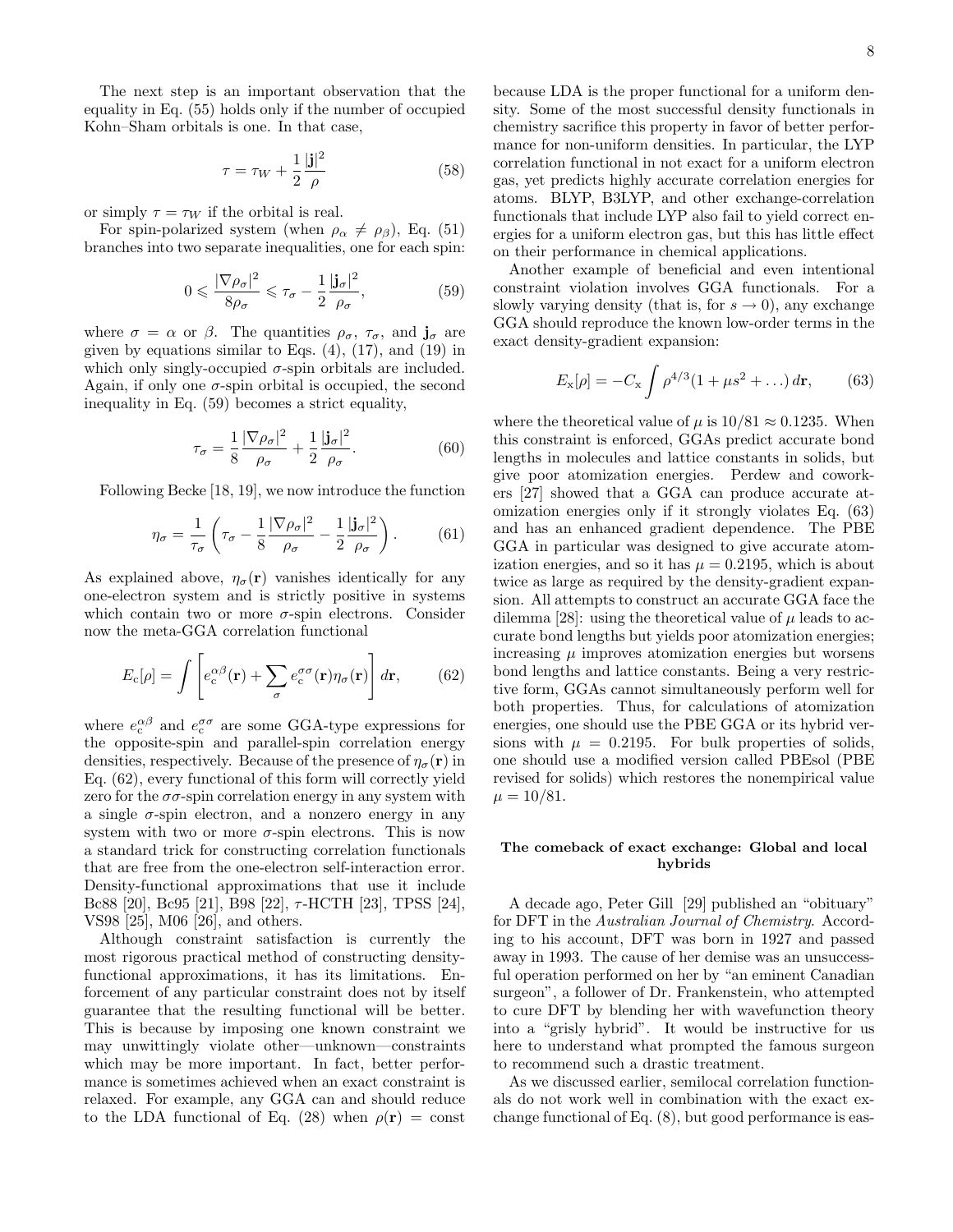ily achieved if both exchange and correlation approximations are semilocal. In 1993, however, Becke showed [30] that one can go beyond the accuracy of GGAs by representing the exchange contribution with a mixture of the exact exchange functional and a semilocal approximation. This discovery led to many so-called hybrid functionals such as B3PW91, B3LYP, and PBEh.

The basic form of hybrid functionals is

$$
E_{\rm xc} = aE_{\rm x}^{\rm exact} + (1 - a)E_{\rm x} + E_{\rm c},\tag{64}
$$

where  $E_x$  and  $E_c$  are some semilocal density-functional approximations and  $a (0 \le a \le 1)$  is a universal parameter called a mixing fraction. The value of  $a$  is usually determined by empirical fitting of Eq. (64) to reproduce experimental atomization energies, exact nonrelativistic energies, reaction barrier heights, and other data. Fitting to atomization energies typically gives  $a \approx 0.2$  for GGAs and  $a \approx 0.1$  for meta-GGAs, while fitting to reaction barrier heights yields  $a \approx 0.5$ .

Mixing exact and approximate exchange functionals is not an empirical cookbook recipe. The hybrid scheme has a theoretical underpinning which not only explains why hybrid functionals work better than GGAs but also predicts the optimal value of a in various situations [31].

From the point of view of computational chemists, hybrid functionals were a smashing success because they represented the first quantum-mechanical method that was simultaneously accurate, reliable, and computationally cheap. Ironically, it is the "grisly hybrids" that made DFT so effective and popular.

The term "hybrid" in relation to functionals such as B3LYP is now often used with the qualifier *global* to indicate that the value of  $\alpha$  in Eq. (64) is positionindependent. This can be emphasized by rewriting Eq. (64) in terms of energy densities:

$$
E_{\rm xc} = \int \left[ a e_{\rm x}^{\rm exact}(\mathbf{r}) + (1 - a) e_{\rm x}(\mathbf{r}) + e_{\rm c}(\mathbf{r}) \right] d\mathbf{r}.
$$
 (65)

The fact that the optimal value of a has large systemdependent variations suggests a generalization of Eq. (65) by turning the mixing fraction  $\alpha$  into a function of  $\mathbf{r}$ ,

$$
E_{\rm xc} = \int \left\{ a(\mathbf{r}) e_{\rm x}^{\rm exact}(\mathbf{r}) + [1 - a(\mathbf{r})] e_{\rm x}(\mathbf{r}) + e_{\rm c}(\mathbf{r}) \right\} d\mathbf{r},\tag{66}
$$

Such forms are called local hybrids. In the local hybrid scheme, the objective is to devise a mixing fraction  $a(\mathbf{r})$ that adapts to the local chemical environment. The basic requirements for the mixing fraction  $a(\mathbf{r})$  are that it be restricted to the range of values between 0 and 1, and reduce to 1 for any one-electron density.

The first mixing fraction was suggested by Becke [19],

$$
a(\mathbf{r}) = \frac{\tau_W(\mathbf{r})}{\tau(\mathbf{r})},\tag{67}
$$

and implemented in a local hybrid functional by Jaramillo et al. [32]. This choice gives accurate reaction barriers but produces disappointing results for atomization energies [32]. More recently, Kaupp and coworkers [33] constructed and implemented self-consistently several local hybrid functionals with various mixing fractions. One of those is given by

$$
a(\mathbf{r}) = \sum_{m=1}^{M} b_m \left[ \frac{\tau_W(\mathbf{r})}{\tau(\mathbf{r})} \right]^m, \tag{68}
$$

where M is a small integer and  $b_m$  are fractional coefficients. Another is

$$
a(\mathbf{r}) = \left[\frac{s(\mathbf{r})}{b + s(\mathbf{r})}\right]^2, \tag{69}
$$

where s is the reduced gradient of Eq.  $(30)$  and b is a positive parameter. It was found that a local hybrid functional using the mixing fraction of Eq. (68) with  $M = 1$ and  $b_1 \approx 0.5$  predicts simultaneously accurate atomization energies and reaction barriers.

In view of the resounding success of global hybrid functionals, the local hybrid scheme was initially thought to hold great promise. However, finding a mixing fraction  $a(\mathbf{r})$  which would decisively beat global hybrid functionals proved more difficult than anticipated. As a result, the overall accuracy of the best local hybrid functionals proposed to date is not significantly higher than that of the global hybrid scheme with an optimal mixing constant. Attempts to develop better local-hybrid approximations continue despite these setbacks.

#### The best of both worlds: Range-separated hybrids

Interaction of opposite-spin electrons at close range (small  $r_{12} \equiv |\mathbf{r}_1 - \mathbf{r}_2|$ ) is adequately described by semilocal exchange-correlation approximations, but not by the exact (Hartree–Fock-type) exchange functional. In fact, the Hartree–Fock method does not correlate the motion of electrons with opposite spins at all. That is why molecular properties for which short-range electron interactions are dominant (e.g., equilibrium geometries and atomization energies) are predicted by approximate DFT much better than by the Hartree–Fock method. Conversely, when two electrons are far apart (large  $r_{12}$ ), their interaction is better described with the exact exchange functional than with semilocal density-functional approximations. Consequently, properties determined by long-range interactions (e.g., electronic Rydberg excitations, polarizabilities, charge transfer processes) require a large fraction of exact exchange (50% or more). The physical insight arising from these observations suggests a hybrid scheme in which short-range interactions are treated by density-functional approximations while longrange interactions are described by the exact exchange. This is precisely the idea of so-called range-separated or screened hybrid functionals, and it proved to be one of the DFT's biggest successes of the past decade.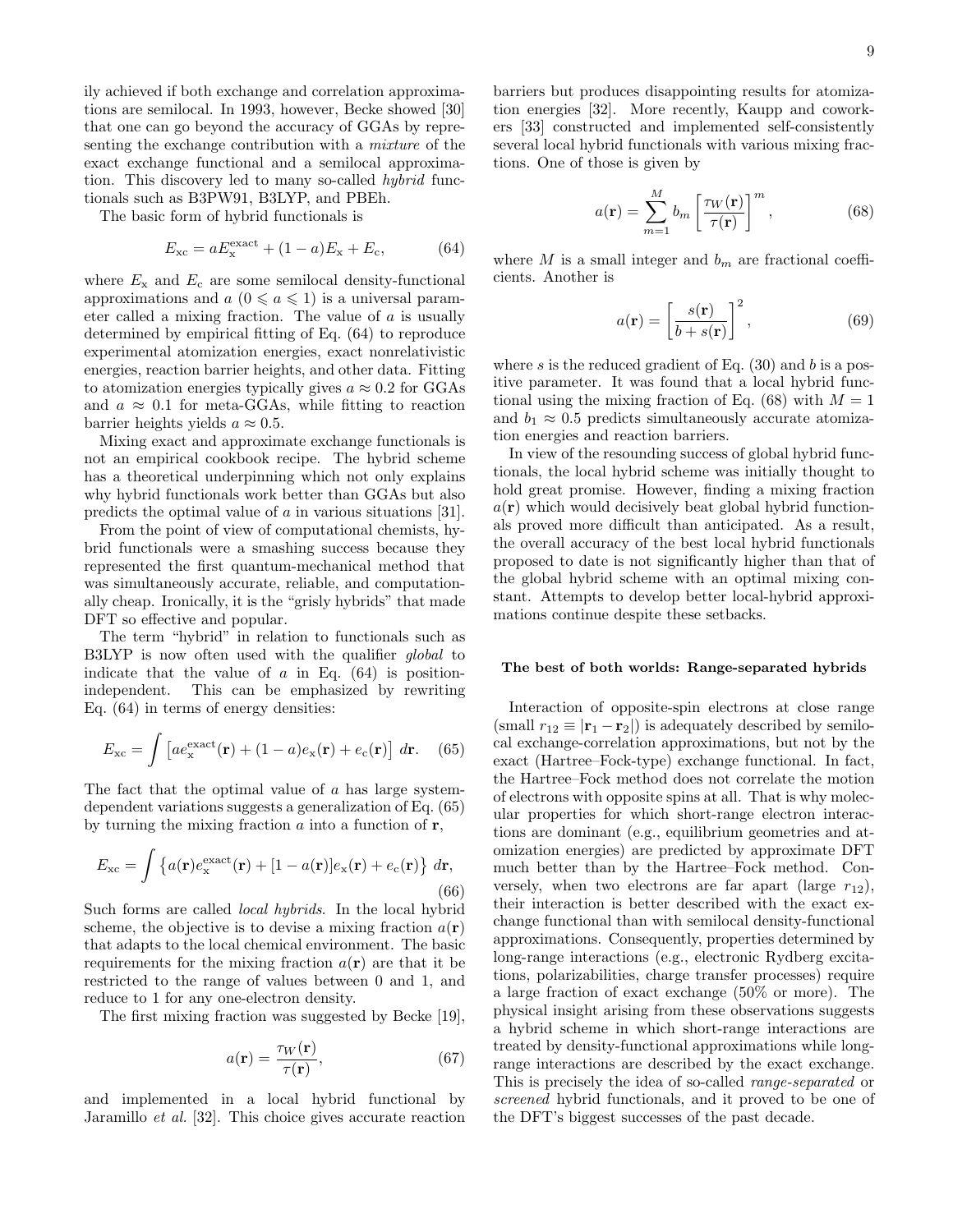In the range-separated hybrid scheme, the electronelectron Coulomb repulsion operator is partitioned into a short-range (SR) and a long-range (LR) component

$$
\frac{1}{r_{12}} = \underbrace{\frac{1 - f(r_{12})}{r_{12}}}_{SR} + \underbrace{\frac{f(r_{12})}{r_{12}}}_{LR},
$$
(70)

where  $f(r_{12})$  is a "screening function" that satisfies the following requirements: (a)  $0 \le f \le 1$ ; (b)  $f \to 0$  when  $r_{12} \rightarrow 0$ ; and (c)  $f \rightarrow 1$  when  $r_{12} \rightarrow \infty$ . The shortrange component of a given exchange functional can be obtained by replacing the Coulomb operator  $1/r_{12}$  in Eq. (11) with its short-range part to give

$$
E_{\mathbf{x}}^{\text{SR}}[\rho] = \frac{1}{2} \int d\mathbf{r}_1 \, \rho(\mathbf{r}_1) \int d\mathbf{r}_2 \, \frac{1 - f(r_{12})}{r_{12}} \rho_{\mathbf{x}}(\mathbf{r}_1, \mathbf{r}_2),\tag{71}
$$

where  $\rho_{\mathbf{x}}(\mathbf{r}_1, \mathbf{r}_2)$  is the exchange hole density corresponding to the functional. Similarly, the long-range exchange component of a functional may be defined by

$$
E_{\rm x}^{\rm LR}[\rho] = \frac{1}{2} \int d{\bf r}_1 \,\rho({\bf r}_1) \int d{\bf r}_2 \, \frac{f(r_{12})}{r_{12}} \rho_{\rm x}({\bf r}_1, {\bf r}_2). \tag{72}
$$

For instance, the long-range part of the exact exchange functional [whose exchange hole is given by Eq. (13)] is

$$
E_{\mathbf{x}}^{\text{exact},LR}[\rho] = -\sum_{k,l=1}^{N/2} \int d\mathbf{r}_1 \int d\mathbf{r}_2
$$

$$
\times \phi_k(\mathbf{r}_1) \phi_k^*(\mathbf{r}_2) \frac{f(r_{12})}{r_{12}} \phi_l^*(\mathbf{r}_1) \phi_l(\mathbf{r}_2). \tag{73}
$$

The two popular choices for the screening function are the exponential function

$$
f(r_{12}) = 1 - e^{-\omega r_{12}},\tag{74}
$$

where  $\omega$  is a positive constant, and the Gauss error function,

$$
f(r_{12}) = \text{erf}(\omega r_{12}) = \frac{2}{\sqrt{\pi}} \int_0^{\omega r_{12}} e^{-t^2} dt, \qquad (75)
$$

where  $\omega$  is also a positive parameter. The error function is convenient in calculations employing Gaussiantype basis sets because all necessary two-electron integrals in this case can be evaluated efficiently.

To separate a functional into a long-range and a shortrange parts by Eqs. (71) and (72), one needs the associated exchange hole. Aside from the exact exchange functional, exchange holes are known for only a handful of density-functional approximations such as LDA, Becke–Roussel [34], PBE, and TPSS. (In the case of LDA, the short- and long-range parts can be derived in closed form [35, 36]; in the cases of PBE and TPSS, exchange holes were reverse-engineered from the corresponding functionals.) To circumvent this restriction,

Hirao and coworkers [37, 38] proposed a different definition of the screened components which does not require the exchange hole and so is applicable to any GGA.

Screened hybrid functionals that combine the longrange part of exact exchange with the short-range part of a semilocal density-functional approximation have been proposed by several researchers [37–39]. In particular, Vydrov and Scuseria [39] combined the short-range PBE exchange with the long-range exact exchange into a longrange-corrected PBE hybrid functional called  $LC$ - $\omega$ PBE. This functional is given by

$$
E_{\text{xc}}^{\text{LC}\cdots\text{PBE}}(\omega) = E_{\text{x}}^{\text{exact},\text{LR}}(\omega) + E_{\text{x}}^{\text{PBE},\text{SR}}(\omega) + E_{\text{c}}^{\text{PBE}},
$$
\n(76)

where the recommended value of the screening parameter is  $\omega = 0.40$  bohr<sup>-1</sup>. Long-range-corrected functionals such as  $LC\text{-}\omega PBE$  have excellent performance for a wider range of properties than other types of density-functional approximations.

A different way of combining short- and long-range parts of exchange functionals has found use in condensedmatter physics. It had long been suspected that certain properties of solids should be better described with hybrid functionals than with semilocal approximations. Unfortunately, the exact exchange energy is difficult to evaluate accurately for metallic and weakly insulating solids using conventional techniques. This is due to the unphysically slow spatial decay of exact-exchange interactions in systems with vanishing band gaps, which itself is a consequence of the essentially nonlocal character of the exact-exchange energy density. To make hybrid DFT calculations on solids possible, Heyd, Scuseria, and Ernzerhof (HSE) [40] proposed to replace the long-range portion of exact exchange in a global hybrid functional with a long-range part of a semilocal density functional. This is equivalent to taking a semilocal functional and hybridizing the short-range part of exchange. If the starting functional is the PBE GGA, this construction yields the HSE functional,

$$
E_{\text{xc}}^{\text{HSE}}(\omega) = aE_{\text{x}}^{\text{exact,SR}}(\omega) + (1 - a)E_{\text{x}}^{\text{PBE,SR}}(\omega) + E_{\text{x}}^{\text{PBE,LR}}(\omega) + E_{\text{c}}^{\text{PBE}}.
$$
\n(77)

where the parameter  $\omega$  (0  $\leq \omega < \infty$ ) is adjusted to achieve the best possible accuracy for the problem of interest. Observe that smaller values of  $\omega$  cause the mixing to be switched on at shorter interelectron distances. The HSE functional can be viewed as an interpolation between pure PBE and the global hybrid PBE functional (PBEh): When  $a = 0.25$  and  $\omega = 0$ , HSE reduces to PBEh, while in the limit  $\omega \to \infty$  it reduces to PBE. For solids, computational cost of HSE is much closer to that of PBE than of PBEh. The main practical advantage of the HSE hybrid is that it predicts much more accurate lattice constants and band gaps than any standard semilocal functional including LDA, PBE, and TPSS [41].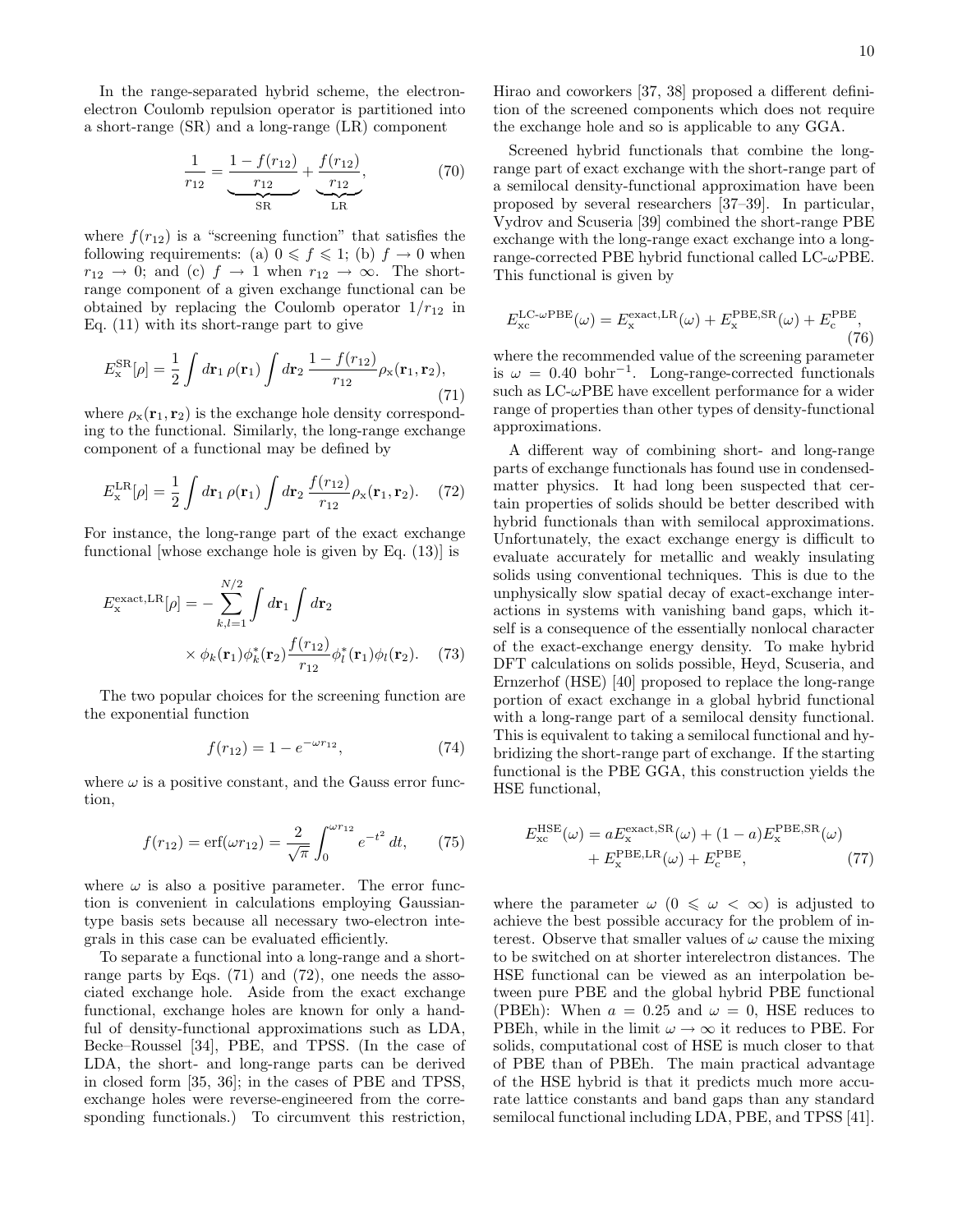### Empirical fits

So far we have discussed methods of density-functional design that avoid empiricism as much as possible. New density-functional approximations were obtained either by rigorous derivations for exactly solvable models or by devising phenomenological mathematical expressions that were consistent with known properties of the exact functional. At some point in this process it was necessary to introduce one or more parameters whose values were a priori unknown. These values were found by fitting computed properties to high-quality experimental data. It is because of this step that DFT is sometimes regarded as a semiempirical method.

Since there is no hope of deriving the exact exchangecorrelation functional, while the method of constraint satisfaction is arduous and slow, it is hard to resist the pragmatism of fully empirical constructions. In the empirical approach, one starts by postulating a flexible analytic representation for the energy density and then tunes it by minimizing discrepancies between theoretical predictions and experimental observations. For example, on the basis of analysis of the density matrix expansion, Van Voorhis and Scuseria (VS98) [25] proposed parametrizing the exchange functional in the following form

$$
E_{\mathbf{x}}^{\text{VSS98}}[\rho] = \int \rho^{4/3} \left[ \frac{b_0}{h(s, z)} + \frac{b_1 s^2 + b_2 z}{h^2(s, z)} + \frac{b_3 s^4 + b_4 s^2 z + b_5 z^2}{h^3(s, z)} \right] d\mathbf{r}, \qquad (78)
$$

where s is defined by Eq. (30),  $z = \tau \rho^{-5/3} - C_F$  with  $C_F = \frac{3}{5}(3\pi^2)^{2/3}$ , and  $h(s, z) = 1 + c(s^2 + z)$ , whereas  $b_0$ ,  $b_1, b_2, b_3, b_4, b_5$ , and c are adjustable parameters.

Optimization of empirical functionals can be carried out on several levels. On the first level, one optimizes linear and nonlinear parameters appearing in the expression for the energy density. On the second level, one writes the density-functional approximation in the form

$$
E_{\rm xc}[\rho] = \int \sum_m a_m e_{\rm xc}^{(m)}(\rho, s, \ldots) d\mathbf{r},\qquad (79)
$$

where  $e_{\text{xc}}^{(m)}$  are various representations of the exchangecorrelation energy density and  $a_m$  are adjustable empirical coefficients. All global and local hybrid functionals belong to this type. If desired, one may proceed even further to the third level, called "external optimization" [42], and consider a linear combination of several "model chemistries",

$$
E_{\rm xc}[\rho] = \sum_n d_n E_{\rm xc}^{(n)}[\rho],\tag{80}
$$

where the quantities  $E_{\text{xc}}^{(n)}[\rho]$  represent results of fully selfconsistent Kohn–Sham calculations using different functionals;  $d_n$  are their weights fitted to a set of experimental data. Naturally, functionals that are optimized on two or three levels achieve a higher accuracy than functionals optimized on one level only.

The parameter optimization is usually accomplished by minimizing the root mean square (RMS) deviation of predictions from experiment,

$$
\text{RMS} = \sqrt{\frac{\sum_{s} \sum_{p} (x_{sp}^{\text{calc}} - x_{sp}^{\text{exp}})^2}{N_x}},\tag{81}
$$

where  $x_{sp}^{\text{calc}}$  and  $x_{sp}^{\text{exp}}$  are, respectively, the calculated and experimental values of property  $p$  in system  $s$ , and  $N_x$  is total number of such data.

Most of the existing empirical density functionals are based on the analytic representations of exchange and correlation energy densities proposed, respectively, by Van Voorhis and Scuseria [25] and by Becke [43, 44]. These functionals include VS98 [25], Becke's 1997 exchange-correlation approximation (B97) [43], the 1998 hybrid GGA [45] and hybrid meta-GGA [22] of Schmider and Becke, the GGA of Hamprecht, Cohen, Tozer, and Handy [46] (HCTH) and its various reparametrizations. The most sophisticated empirical exchange-correlation functionals existing today are those of the Minnesota 2006 (M06) suite developed by Zhao and Truhlar [26, 47].

The M06 suite consists of four functionals: M06, M06- 2X, M06-L, and M06-HF. All four have the same analytic form combining the functional forms of LDA, PBE, VS98, and B97, but differ by the values of more than 40 independent empirical parameters. The parameters are adjusted for optimal performance in four different types of chemical problems. M06 is a hybrid meta-GGA with 27% of exact exchange; it is designed to provide a consistently good accuracy for transition metals, main-group thermochemistry, medium-range correlation energy, and barrier heights. M06-2X has twice as much exact exchange as M06 ( $a = 0.54$ ; other parameters are re-optimized) and is trained to give the best possible performance for main-group compounds, valence and Rydberg electronic excitation energies, and noncovalent interactions. The M06-2X parametrization, however, is not good for transition metals. M06-L (where L stands for local) is a reparametrization of M06 with no exact exchange, dropped to enable application of the functional to very large and periodic systems. M06-L is the most accurate for transition metal compounds, but not very accurate for reaction barrier heights which require a large fraction of exact exchange. Finally, M06-HF includes 100% of exact exchange to achieve good performance for charge transfer excited states. Although M06 functionals contain many empirical parameters, they also respect several important exact constraints including the uniform electron gas limit [Eq. (42)] and are free from the oneelectron self-interaction error [Eq. (41)].

Development of empirical density functionals requires large databases of accurate experimental data. Early empirical functionals were trained on relatively small test sets of atomization energies. By contrast, functionals of the M06 suite rely on a truly massive set of data which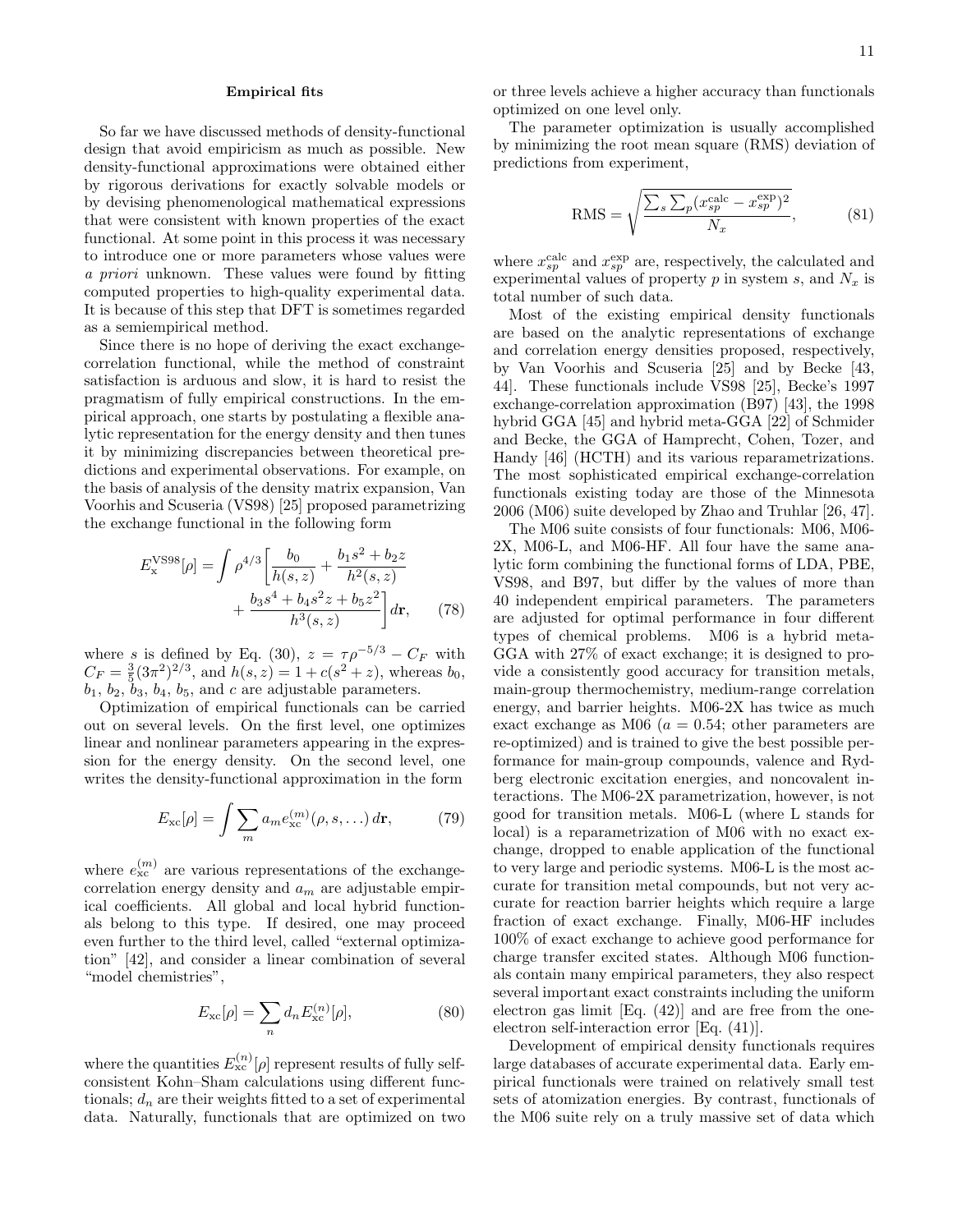includes dozens of atomization energies, ionization potentials, electron and proton affinities; bond dissociation energies, isomerization energies, a variety of reactions barriers; hydrogen-bonded systems; charge-transfer, dipoleinteraction, and  $\pi$ - $\pi$  stacking complexes; valence and Rydberg vertical excitation energies; thermochemistry of transition metal reactions. The high flexibility combined with the unprecedented diversity of the training set enable the M06 functionals to predict chemical and physical properties with a reliability matching that of some highlevel wavefunction methods.

# Correlation functionals compatible with exact exchange

Perhaps the most sophisticated density functionals constructed to date are Becke's nondynamical correlation functional of 2005 (B05) [48] and the 2008 hyper-GGA of Perdew, Staroverov, Tao, and Scuseria (PSTS) [49]. Both functionals use the exact-exchange energy density of Eq. (18) as an ingredient in the correlation part. This makes the correlation functional compatible with the exact exchange functional. The complexity of the B05 and PSTS functionals reflects not only the difficulty of the problem, but also our growing understanding of the interplay between exchange and correlation.

The starting point for the B05 model is analysis of two types of electron correlation, called dynamical and nondynamical (static). Dynamical correlation is due to close-range Coulombic interactions and so is essentially local in character. In systems where most of the correlation energy is dynamical, the exact exchange and correlation holes are both localized around the reference electron. Such systems include atoms, molecules near their equilibrium geometry, and the uniform electron gas. Semilocal density-functional approximations (LDA, GGA, meta-GGA) work well for such systems precisely because the LDA, GGA, meta-GGA exchange and correlation holes are themselves localized. Nondynamical correlation arises in many-electron systems consisting of two of more fragments whose Coulombic interaction is weak or negligible. Each such fragment is effectively an independent system, so the exact exchange-correlation hole for electrons of any one fragment is contained entirely within that fragment. The exact exchange hole in such systems is split between all fragments, which means that the exact correlation hole must be delocalized as well. Semilocal density-functional approximation cannot recognize this delocalization and so they do not work well for systems with strong nondynamical correlation. A possible way to detect and account for nondynamical correlation is by using the real-space structure of the exact exchange hole as a diagnostic tool.

In an isolated hydrogen atom, the exact exchange hole around the reference electron is contained entirely within the vicinity of the nucleus and integrates to  $-1$ . In a highly stretched  $H_2$  molecule, the exact exchange hole

is divided between the two atoms. As a result, the effective normalization of the exact-exchange hole around each H atom in stretched H<sub>2</sub> is only  $-\frac{1}{2}$ . According to Becke [50], an effective normalization of  $-\frac{1}{2}$  means that the reference electron excludes less than one oppositespin electron from its immediate vicinity, which raises the energy of each  $H$  atom in the stretched  $H_2$  molecule. Therefore, Becke argued, the effective hole in each half of stretched  $H_2$  needs to be deepened to repel electrons of opposite spin. The deepening of the effective exchange hole amounts to introducing nondynamical correlation and is modeled as follows:

$$
\rho_{\rm xc}^{\alpha}(\mathbf{r}_1,\mathbf{r}_2)=\rho_{\rm x}^{\alpha}(\mathbf{r}_1,\mathbf{r}_2)+f_{\rm c}(\mathbf{r}_1)\rho_{\rm x}^{\beta}(\mathbf{r}_1,\mathbf{r}_2),\qquad(82)
$$

$$
\rho_{\rm xc}^\beta(\mathbf{r}_1, \mathbf{r}_2) = \rho_{\rm x}^\beta(\mathbf{r}_1, \mathbf{r}_2) + f_{\rm c}(\mathbf{r}_1)\rho_{\rm x}^\alpha(\mathbf{r}_1, \mathbf{r}_2). \tag{83}
$$

Here  $\rho_{\mathbf{x}}^{\alpha}$  and  $\rho_{\mathbf{x}}^{\beta}$  are effective holes seen, respectively, by spin-up and spin-down electrons, while  $f_c$  is a positiondependent correlation parameter determined by two physical constraints: (i)  $0 \leq f_c \leq 1$ ; (ii) an exchangecorrelation hole cannot contain more than one electron. The explicit form of this parameter proposed by Becke is

$$
f_{\rm c}(\mathbf{r}) = \min\left[\frac{1 - N_{\rm x}^{\alpha}(\mathbf{r})}{N_{\rm x}^{\beta}(\mathbf{r})}, \frac{1 - N_{\rm x}^{\beta}(\mathbf{r})}{N_{\rm x}^{\alpha}(\mathbf{r})}, 1\right],\tag{84}
$$

where  $N_x^{\alpha}(\mathbf{r})$  and  $N_x^{\beta}(\mathbf{r})$  are position-dependent integrals of the exchange hole charge over the atomic region when the reference electron is at r. The exchange-correlation energy is obtained by substituting the above expressions for the exchange-correlation holes into Eq. (9) to give

$$
E_{\rm xc}[\rho] = \frac{1}{2} \sum_{\sigma=\alpha,\beta} \int d\mathbf{r}_1 \,\rho_\sigma(\mathbf{r}_1) \int d\mathbf{r}_2 \, \frac{\rho_{\rm xc}^\sigma(\mathbf{r}_1, \mathbf{r}_2)}{r_{12}}. \tag{85}
$$

Since the exact exchange hole of Eq. (13) cannot be integrated efficiently, the values of  $N_x^{\alpha}$  and  $N_x^{\beta}$  in the B05 model are found using the approximate Becke–Roussel model exchange hole [34] instead of the exact  $\rho_x^{\sigma}(\mathbf{r}_1, \mathbf{r}_2)$ . Even with this simplification, one still needs to solve numerically a complicated nonlinear equation for each point r. Another obstacle is that the piecewise definition of  $f_c(\mathbf{r})$  by Eq. (84) causes this function to have a discontinuous derivative which complicates self-consistent implementation of the B05 model. These difficulties were surmounted by Arbuznikov and Kaupp [51] and by Proynov and coworkers [52] who implemented the B05 functional in a fully self-consistent Kohn–Sham scheme, with minor modifications of Becke's original definitions. Although these researchers have so far reported only preliminary results, the numbers are encouraging: B05 does perform significantly better than B3LYP for difficult reaction barriers and gives excellent bond lengths [52].

The PSTS hyper-GGA also employs the exactexchange energy density to model nondynamical correlation. PSTS is essentially a local hybrid with a very complicated mixing fraction designed to interpolate between two extreme types of density regions for which the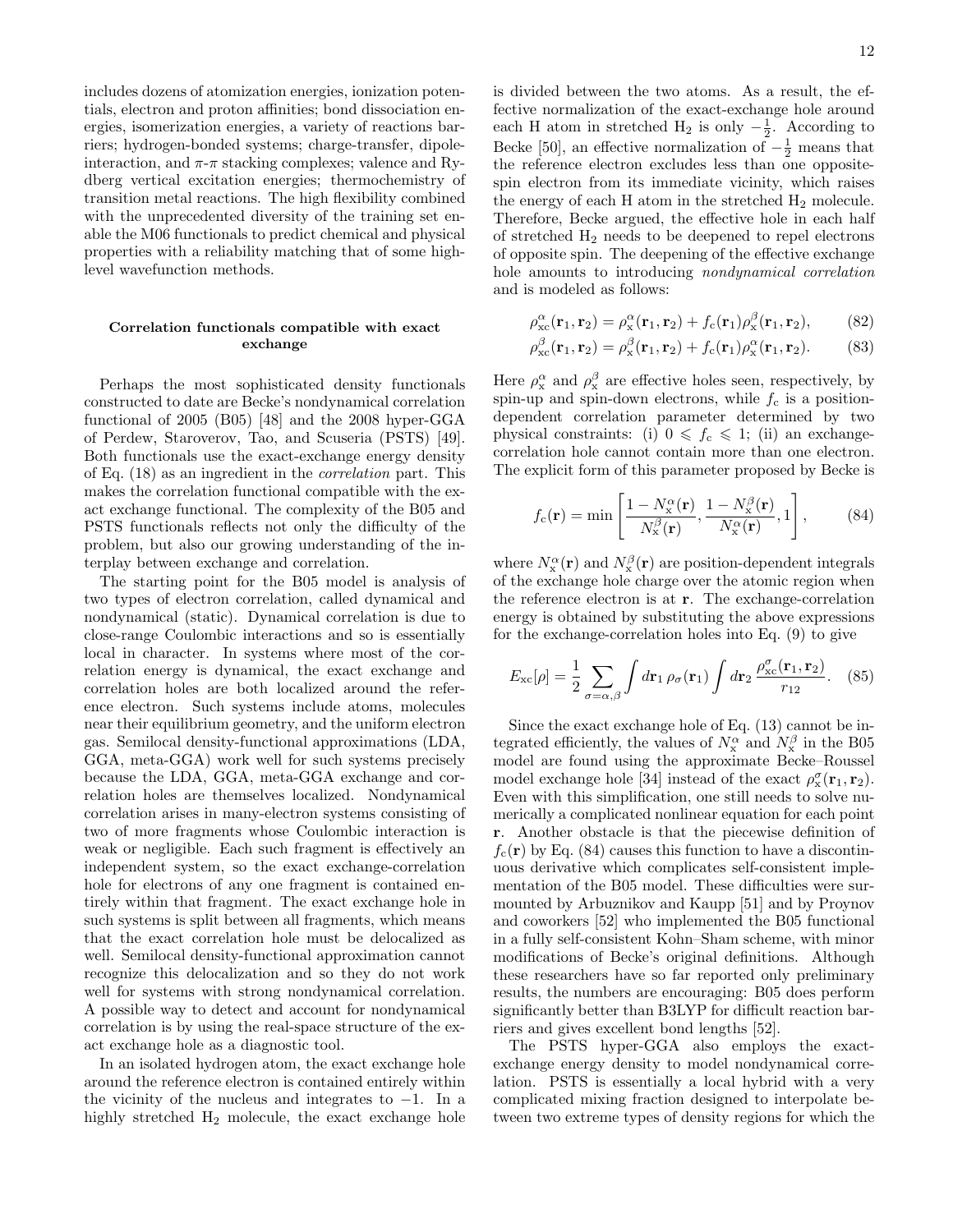proper amount of exact exchange is known. The first type of density regions are called "normal". These are the regions where the exact exchange-correlation hole is spatially localized around an electron and integrates to −1 over a narrow range. As we saw above, this is the situation where semiempirical density-functional approximations for exchange and correlation work very well because of mutual error cancellation. Therefore, in normal regions the local fraction of exact exchange,  $a(\mathbf{r})$ , is designed to be small. "Abnormal" regions are those where the exact exchange-correlation hole is highly nonlocal and integrates to a value greater than −1 over the region. For example, all multicenter one-electron densities and regions with a fractional electron charge are abnormal in this sense. In abnormal regions, the mixing fraction  $a(\mathbf{r})$  should be close to 1. For all intermediate situations, the mixing fraction adjusts the amount of exact exchange to some appropriate value between 0 and 1.

Construction of the PSTS mixing fraction is largely phenomenological and is guided by exact constraints. Nevertheless, the complexity of the problem requires a few empirical parameters. These parameters were determined by fitting to 97 molecular standard enthalpies of formation and 42 reaction barrier heights. Initial assessment of the PSTS functional showed that it performs much better than conventional global hybrids for reaction barrier heights, although there was no accuracy gain for atomization energies. As with the B05 functional, selfconsistent implementation of the PSTS hyper-GGA is nontrivial and requires further simplifications [53].

### Current trends and outlook for the future

One of the most fascinating topics in DFT that has come to prominence recently is the performance of density functionals for systems with fractional electron numbers and fractional spins [54–59]. It has been even argued [56] that all failures of present-day DFT can be understood by analyzing the errors of existing exchangecorrelation approximations in such systems.

The story starts in 1982 when Perdew, Parr, Levy, and Balduz [60] published a seminal paper in which they analyzed behavior of the exact density functional in systems with a fractional number of electrons. How can a system have a "fractional number of electrons"? As far as real atoms and molecules are concerned, electrons are of course indivisible, so the total number of electrons in a real chemical system is always an integer. What is meant by a system with a fractional electron number is a linear combination ("ensemble") of wavefunctions representing systems with different integer electron numbers.

Consider an example. When the internuclear distance in an  $H_2^+$  molecule is stretched to infinity, the electron is physically localized either on one nucleus or on the other. Let the wavefunctions representing these two states, H $\cdots$ H<sup>+</sup> and H<sup>+</sup> $\cdots$ H, be  $\phi_L$  and  $\phi_R$ , respec-

tively. The wavefunctions  $\phi_L$  and  $\phi_R$  are degenerate ground-state eigenfunctions of the Hamiltonian. By the fundamental quantum-mechanical principle of linear superposition, any normalized linear combination of these wavefunctions,  $c_L \phi_L + c_R \phi_R$ , where  $|c_L|^2 + |c_R|^2 = 1$ , is also a valid ground-state solution of the Schrödinger equation. This includes a half-and-half combination with  $|c_L|^2 = |c_R|^2 = \frac{1}{2}$  in which each of the atoms has only half an electron. In this sense, any fractional electron number  $q = |c_L|^2$  is possible on the left atom, giving rise to the supermolecule  $H^{1-q} \cdots H^{+q}$ . We say that the region around each proton in stretched  $H_2$  is a system with a fractional electron number (or a fractional charge). In practice, fractional charges are found not only at infinite nuclear separation but even in a moderately stretched  $H_2^+$  molecule where the internuclear distance is a little greater than at equilibrium. Similarly, a molecular ion of the general formula  $A_2^+$  can be viewed as a supersystem composed of two many-electron systems with fractional electron numbers.

Suppose now that we have a system with  $N = J + q$ electrons, where J is a positive integer and  $0 \leq q \leq 1$ . Within Kohn–Sham DFT, the electron density of this system is constructed in accordance with the Aufbau principle, that is, by filling each of the J lowest-energy Kohn–Sham spin-orbitals with one electron and placing the fraction  $q$  of an electron in the highest-occupied molecular (Kohn–Sham) orbital (HOMO). The reason for using the Aufbau rule is because our system belongs to a supersystem that is supposed to be in the ground state. Thus, we write

$$
\rho(\mathbf{r}) = \sum_{k=1}^{J} |\phi_k(\mathbf{r})|^2 + q |\phi_{\text{HOMO}}(\mathbf{r})|^2.
$$
 (86)

Perdew and coworkers [60] showed that, in general, the exact ground-state energy of a  $(J+q)$ -electron system is a linear combination of the ground-state energies of the  $J$ - and  $(J + 1)$ -electron systems:

$$
E(J+q) = (1-q)E(J) + qE(J+1), \qquad 0 \le q \le 1 \tag{87}
$$

This means that the plot of the exact  $E$  as a function of q between J and  $J + 1$  is a straight line.

It turns out that if we calculate the electronic energy using any existing density-functional approximation and then plot  $E(J + q)$  as a function of q, the result will not be a straight line. Approximate density functionals are close to target at the end points  $J$  and  $J+1$ , but fail to reproduce the straight line in between: the actual plot is a curve that is usually bent downward. This means that in systems such as  $H_2^+$ , application of the variational principle to approximate density functionals yields the maximally delocalized density  $(H^{+1/2} \cdots H^{+1/2})$  whose energy is much lower than it should be. This artificial lowering of the energy in systems with fluctuating electron number is known as the charge delocalization error.

Similar analysis of spin-up and spin-down degeneracies in electrically neutral open-shell systems leads to the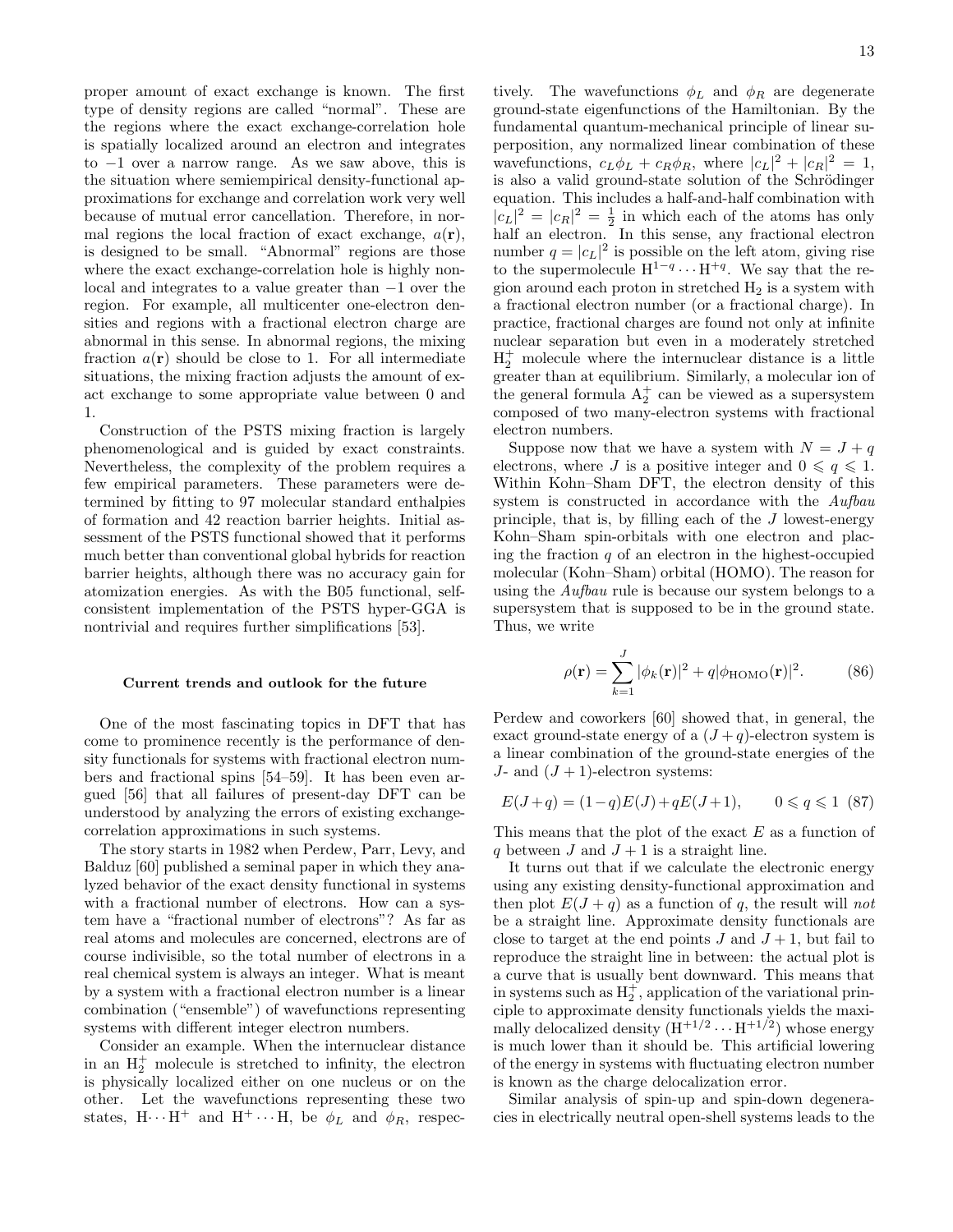concept of fractional spin [56]. Consider an isolated hydrogen atom. In the absence of an external magnetic field, the ground state of this system is doubly degenerate: the spin-up eigenstate  $\psi_{\uparrow}$  has the same energy as the spin-down eigenstate  $\psi_1$ , that is,  $E_{\uparrow} = E_{\downarrow}$ . Since the Hamiltonian is spin-independent, any normalized linear combination of these eigenfunctions,  $c_{\uparrow}\psi_{\uparrow} + c_{\downarrow}\psi_{\downarrow}$ , with  $|c_1|^2 + |c_1|^2 = 1$  is also an eigenfunction of the Hamiltonian. Assuming that this linear combination is normalized, we can interpret it as a wavefunction of an H atom with a fraction  $\gamma = |c_{\uparrow}|^2$  of  $\alpha$ -spin and a fraction  $|c_{\downarrow}|^2 = 1 - \gamma$  of  $\beta$ -spin. The exact energy of an isolated H atom is independent of  $\gamma$ , so we should have

$$
E(\gamma) = \gamma E_{\uparrow} + (1 - \gamma)E_{\downarrow} = \text{const}, \qquad 0 \le \gamma \le 1. \tag{88}
$$

Therefore, the plot of  $E(\gamma)$  for an H atom should be a horizontal line segment. Weitao Yang and coworkers found that, instead of a horizontal line, all approximate density functionals predict a curve that is bent upward [58]. They also found that the maximum deviation from linearity, which occurs at the midpoint, coincides with the magnitude of the nondynamical correlation error in an infinitely stretched  $H_2$  molecule. This discovery revealed an intimate connection between the fractional spin error and nondynamical correlation.

The practical implications of the charge and spin delocalization errors are enormous. Binding energy curves for dissociating neutral molecules predicted with approximate DFT have massive positive errors at large internuclear distances. This occurs because neutral molecules dissociate into fractional-spin fragments for which approximate density functionals predict too high energies. In calculations of reaction barriers, theoretical energies of reactants are fairly accurate, but the energies of transition states are too low because transition states often consist of weakly interacting fractionally charged fragments for which approximate functionals predict too low energies. As a result, reaction barriers are severely underestimated. At the same time, molecular polarizability (a measure of the responsiveness of the electron density to an applied electric field) predicted by approximate density functionals is too high because fractional charges are artificially driven toward the edges of the molecule. In short, LDA, GGA, and meta-GGA fail to predict accurately many molecular properties because these approximations violate the important exact constraints of Eqs. (87) and (88).

The second fundamental result that follows from the analysis of Perdew, Parr, Levy, and Balduz [60] is that the slope of the exact function  $E(N)$ , where N is a continuous electron number, changes discontinuously when N passes through an integer value. The significance of this fact will come to light once we reveal the physical meaning of the slope of  $E(N)$ .

Suppose first that  $N$  approaches the nearest integer  $J$ from above, that is,  $N = J + q$ , where q is a fractional electron number  $(0 \leq q \leq 1)$ . From Eq. (87) we obtain

$$
\frac{dE}{dN} = \frac{dE}{dq} = E(J+1) - E(J), \qquad N = J + q \quad (89)
$$

The quantity  $E(J+1) - E(J)$  is the negative ionization potential of the  $(J + 1)$ -electron system or, equivalently, the negative electron affinity of the J-electron system. Now let  $N$  approach  $J$  from below, that is, let us take  $N = J - q$ , where  $q \ge 0$ . We rewrite Eq. (87) as

$$
E(J-q) = qE(J-1) + (1-q)E(J), \qquad 0 \le q \le 1 \tag{90}
$$

Differentiation of this equation with respect to  $N$  yields

$$
\frac{dE}{dN} = -\frac{dE}{dq} = E(J) - E(J-1), \qquad N = J - q \quad (91)
$$

This is the negative ionization potential of the J-electron system or, equivalently, the negative electron affinity of the  $(J-1)$ -electron system. It is instructive to rewrite these relations in terms of one-sided limits:

$$
\left. \frac{dE}{dN} \right|_{N \to J^+} = \lim_{\delta \to 0} \left. \frac{dE}{dN} \right|_{J+\delta} = -I_{J+1} = -A_J,\tag{92}
$$

$$
\left. \frac{dE}{dN} \right|_{N \to J^-} = \lim_{\delta \to 0} \left. \frac{dE}{dN} \right|_{J - \delta} = -I_J = -A_{J-1}, \qquad (93)
$$

where  $I_J$  and  $A_J$  are, respectively, the ionization potential and electron affinity of the J-electron system. The last two equations mean that the exact derivative  $dE/dN$ jumps by a constant when the number of electrons passes through an integer J. This constant is equal to

$$
\left. \frac{dE}{dN} \right|_{N \to J^+} - \left. \frac{dE}{dN} \right|_{N \to J^-} = I_J - A_J. \tag{94}
$$

Let us summarize. The exact ground-state energy of an N-electron system (i.e., a system with a continuous electron number  $N$ ), plotted as a function of  $N$ , is a linkage of straight-line segments. The function  $E(N)$  is itself continuous, but its first derivative,  $dE/dN$ , is discontinuous at all integer values of  $N$ . When  $N$  approaches an integer J from below,  $dE/dN$  is the exact negative ionization potential of the J-electron system. When N approaches an integer J from above,  $dE/dN$  is the exact negative electron affinity of the J-electron system.

Equations (87), (88), and (94) represent fundamental properties of the exact density functional. All semilocal density-functional approximations tend to violate these equations in many ways. The function  $E(N)$  in approximate DFT no longer consists of straight line segments, but is a linkage of curves. Discontinuities of  $dE/dN$  are observed only when a fraction of electron is added to a new orbital shell or subshell, whereas at other integer values of J, the curve  $E(N)$  is smooth. Since the slopes of  $E(N)$  are incorrect in approximate DFT, many physical properties including total energies, ionization potentials, electron affinities, band gaps, polarizabilities are predicted with large errors.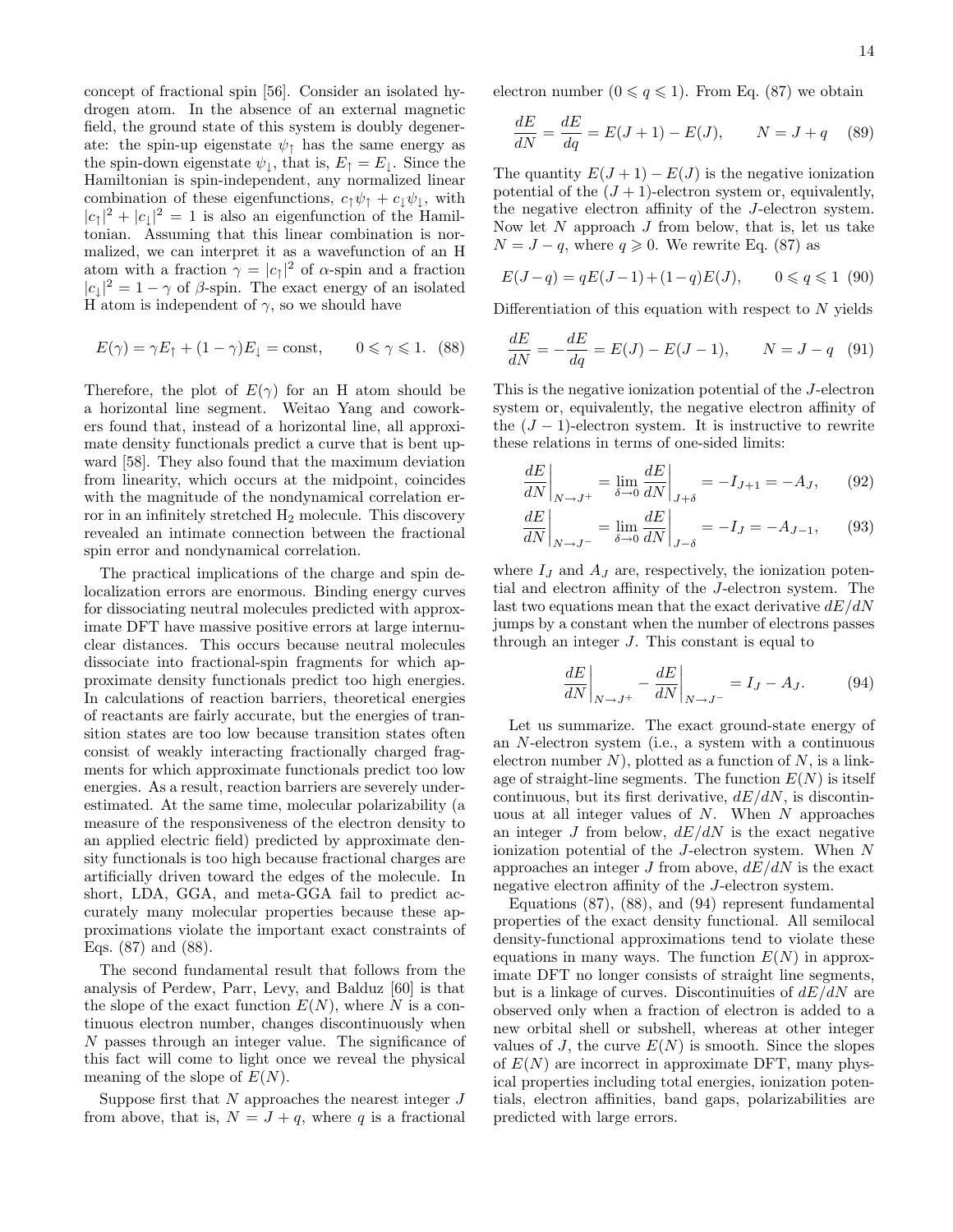Long-range-corrected hybrid density functionals and functionals that combine exact exchange with compatible nonlocal correlation violate the exact constraints of Eqs.  $(87)$ ,  $(88)$ , and  $(94)$  to a lesser extent than the older (semilocal) approximations. For this reason, the newer functionals exhibit significantly better performance for a wider range of molecular properties than LDAs, GGAs, and meta-GGAs. Nevertheless, there is currently no approximate density functional that is entirely free from the fractional-charge and fractional-spin errors, or which has correct derivative discontinuities at every integer electron number. Finding a way to construct functionals that respect the constraints of Eqs. (87), (88), and (94) would be a crucial step in overcoming the limitations of present-

- [1] Kohn, W. (1999) Nobel lecture: Electronic structure of matter—wave functions and density functionals. *Rev. Mod. Phys.*, 71, 1253.
- [2] Scuseria, G. E. and Staroverov, V. N. (2005) Progress in the development of exchange-correlation functionals. In *Theory and Applications of Computational Chemistry: The First Forty Years*; Dykstra, C. E., Frenking, G., Kim, K. S., and Scuseria, G. E. (eds.), Elsevier, Amsterdam, pp. 669–724.
- [3] Parr, R. G. and Yang, W. (1989) *Density-Functional Theory of Atoms and Molecules*. Oxford University Press, New York.
- [4] Szabo, A. and Ostlund, N. S. (1982) *Modern Quantum Chemistry*. Macmillan, New York.
- [5] Perdew, J. P. and Kurth, S. (2003) Density functionals for non-relativistic Coulomb systems in the new century. In *A Primer in Density Functional Theory*; Fiolhais, C., Nogueira, F., and Marques, M. (eds.), Springer, Berlin, pp. 1–55.
- [6] Baerends, E. J. and Gritsenko, O. V. (1997) A quantum chemical view of density functional theory. *J. Phys. Chem. A*, 101, 5383.
- [7] Kümmel, S. and Kronik, L. (2008) Orbital-dependent density functionals: Theory and applications. *Rev. Mod. Phys.*, 80, 3.
- [8] Perdew, J. P. and Schmidt, K. (2001) Jacob's ladder of density functional approximations for the exchangecorrelation energy. In *Density Functional Theory and Its Application to Materials*; Van Doren, V., Van Alsenoy, C., and Geerlings, P. (eds.), AIP, Melville, NY, pp. 1–20.
- [9] Dewar, M. J. S. (1969) *The Molecular Orbital Theory of Organic Chemistry*. McGraw-Hill, New York.
- [10] Perdew, J. P. and Wang, Y. (1992) Accurate and simple analytic representation of the electron-gas correlation energy. *Phys. Rev. B*, 45, 13244.
- [11] Slater, J. C. (1972) Statistical exchange-correlation in the self-consistent field. *Adv. Quantum Chem.*, 6, 1.
- [12] Brual, G. and Rothstein, S. M. (1978) Rare gas interactions using an improved statistical method. *J. Chem. Phys.*, 69, 1177.
- [13] Becke, A. D. (1986) Density functional calculations of molecular bond energies. *J. Chem. Phys.*, 84, 4524.
- [14] Perdew, J. P., Burke, K., and Ernzerhof, M. (1996) Generalized gradient approximation made simple. *Phys. Rev.*

day DFT. If such a method is found, it will take DFT to the next level of predictive capability.

This brings us to an optimistic conclusion. If the history of DFT teaches us anything, it is that breakthroughs in density functional development are usually preceded by years of scrutiny and introspection. This is why successful functionals tend to arrive in waves. The waves that have come ashore so far are LDAs, GGAs, global hybrids, and range-separated hybrids. The latest advances in our understanding of the limitations of existing density-functional approximations open exciting new opportunities for theorists and give us reasons to hope that the future of density-functional theory is secure.

*Lett.*, 77, 3865.

- [15] Perdew, J. P., Ruzsinszky, A., Tao, J., Staroverov, V. N., Scuseria, G. E., and Csonka, G. I. (2005) Prescription for the design and selection of density functional approximations: More constraint satisfaction with fewer fits. *J. Chem. Phys.*, 123, 062201.
- [16] Lieb, E. H. and Oxford, S. (1981) Improved lower bound on the indirect Coulomb energy. *Int. J. Quantum Chem.*, 19, 427.
- [17] Levy, M. (1995) Coordinate scaling requirements for approximating exchange and correlation. In *Density Functional Theory*; Gross, E. K. U. and Dreizler, R. M. (eds.), Plenum, New York, pp. 11–31.
- [18] Becke, A. D. (1996) Current-density dependent exchange-correlation functionals. *Can. J. Chem.*, 74, 995.
- [19] Becke, A. D. (1998) A new inhomogeneity parameter in density-functional theory. *J. Chem. Phys.*, 109, 2092.
- [20] Becke, A. D. (1988) Correlation energy of an inhomogeneous electron gas: A coordinate-space model. *J. Chem. Phys.*, 88, 1053.
- [21] Becke, A. D. (1996) Density-functional thermochemistry. IV. A new dynamical correlation functional and implications for exact-exchange mixing. *J. Chem. Phys.*, 104, 1040.
- [22] Schmider, H. L. and Becke, A. D. (1998) Density functional from the extended G2 test set: Second-order gradient functionals. *J. Chem. Phys.*, 109, 8188.
- [23] Boese, A. D. and Handy, N. C. (2002) New exchangecorrelation density functionals: The role of the kineticenergy density. *J. Chem. Phys.*, 116, 9559.
- [24] Tao, J., Perdew, J. P., Staroverov, V. N., and Scuseria, G. E. (2003) Climbing the density functional ladder: Nonempirical meta-generalized gradient approximation designed for molecules and solids. *Phys. Rev. Lett.*, 91, 146401.
- [25] Van Voorhis, T. and Scuseria, G. E. (1998) A novel form for the exchange-correlation energy functional. *J. Chem. Phys.*, 109, 400.
- [26] Zhao, Y. and Truhlar, D. G. (2008) The M06 suite of density functionals for main group thermochemistry, thermochemical kinetics, noncovalent interactions, excited states, and transition elements: two new functionals and systematic testing of four M06-class functionals and 12